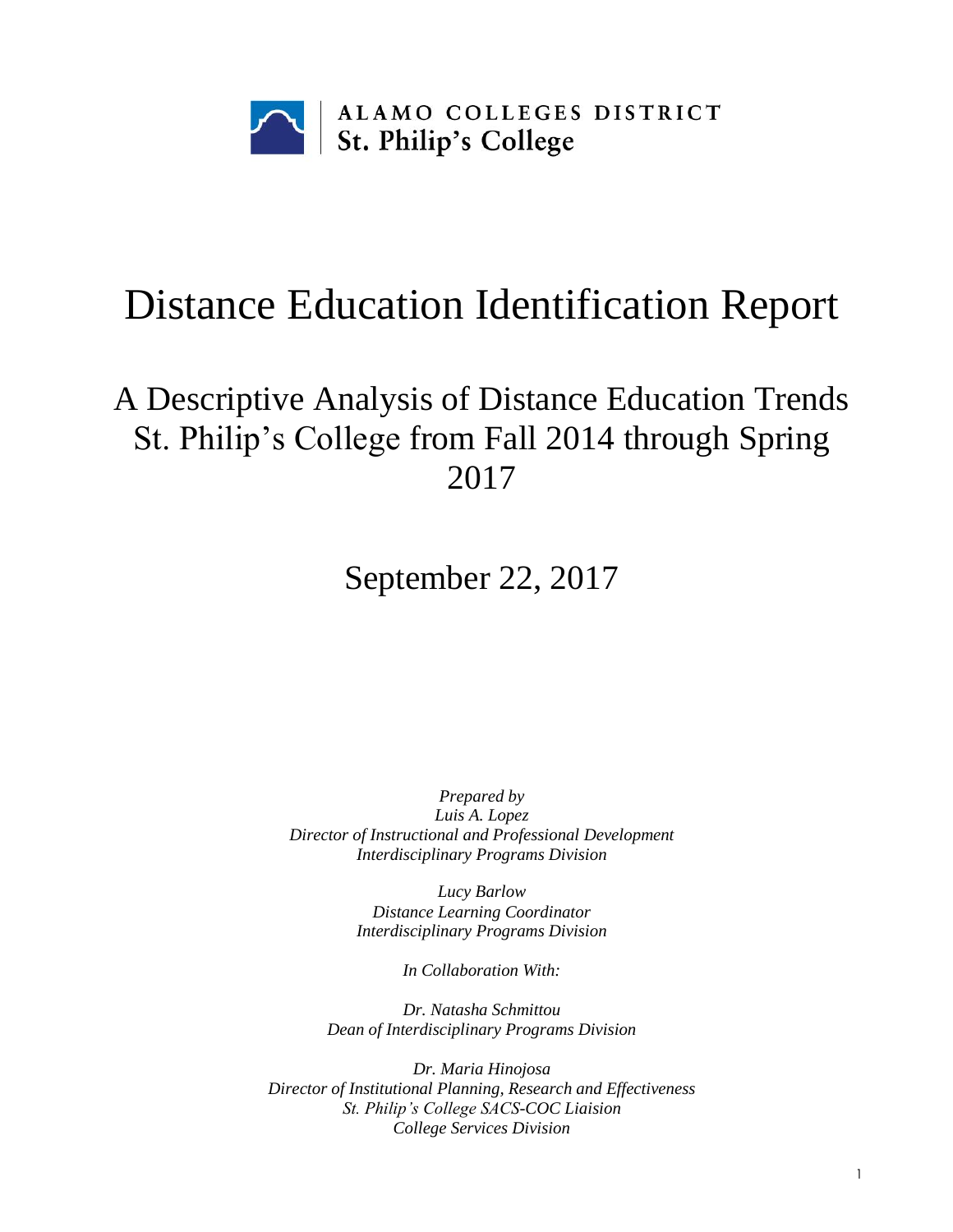### **Introduction**

The purpose of the Distance Education Identification Report is to provide information for various internal and external constituencies regarding trends in the growth of online and hybrid courses, specifically trends in student enrollment, student success, and online enrollment in dual credit and early college high school courses. In addition, this report illustrates the percentage of distance education courses within each academic program. This report focuses on distance education courses at St. Philip's College offered in Fall 2014 through Spring 2017 semesters.

This report provides descriptive, quantitative data on online and hybrid courses, in addition to St. Philip's College student duplicated enrollment and trends. As part of its preparation for the SACS-COC 2015 On-Site visit and the SACS-COC 2016 Special Committee visit, St. Philip's College conducted a four phase process: Identification, Assessment, Awareness and Continuous and Customized Improvement based on findings.

First, the institution identified distance education courses, followed by a descriptive assessment on courses identified. The Awareness phase then allowed the institution to share the identification and descriptive assessment of data with internal and external St. Philip's College constituencies. Lastly and most importantly, data reviewed in this report allowed for customized improvement in each educational program and division.

This report has been updated to reflect current trends through 2017, as well as updated information related to distance education at St. Philip's College.

### **I. Identification**

### **A. Distance Education Course Enrollment and Student Success**

This report describes online and hybrid course enrollment, success rates, and number of course sections offered each semester starting with Fall 2014 and concluding in Spring 2017. The data described in this report is provided by the Office of Institutional Planning, Research and Effectiveness unless otherwise noted. [Appendix A] lists definitions of terms used in this report. [Appendix B] illustrates the Institutional Summary Form that lists all educational programs that are available 25-49% online, greater than or equal to 50% online, or 100% online.

### **B. Institutional Memberships**

In order to stay abreast of current trends and regulations in distance education, St. Philip's College maintains institutional memberships in the National Council for State Authorization Reciprocity Agreements (NC-SARA), the Online Learning Consortium (OLC), and the Instructional Technology Council (ITC).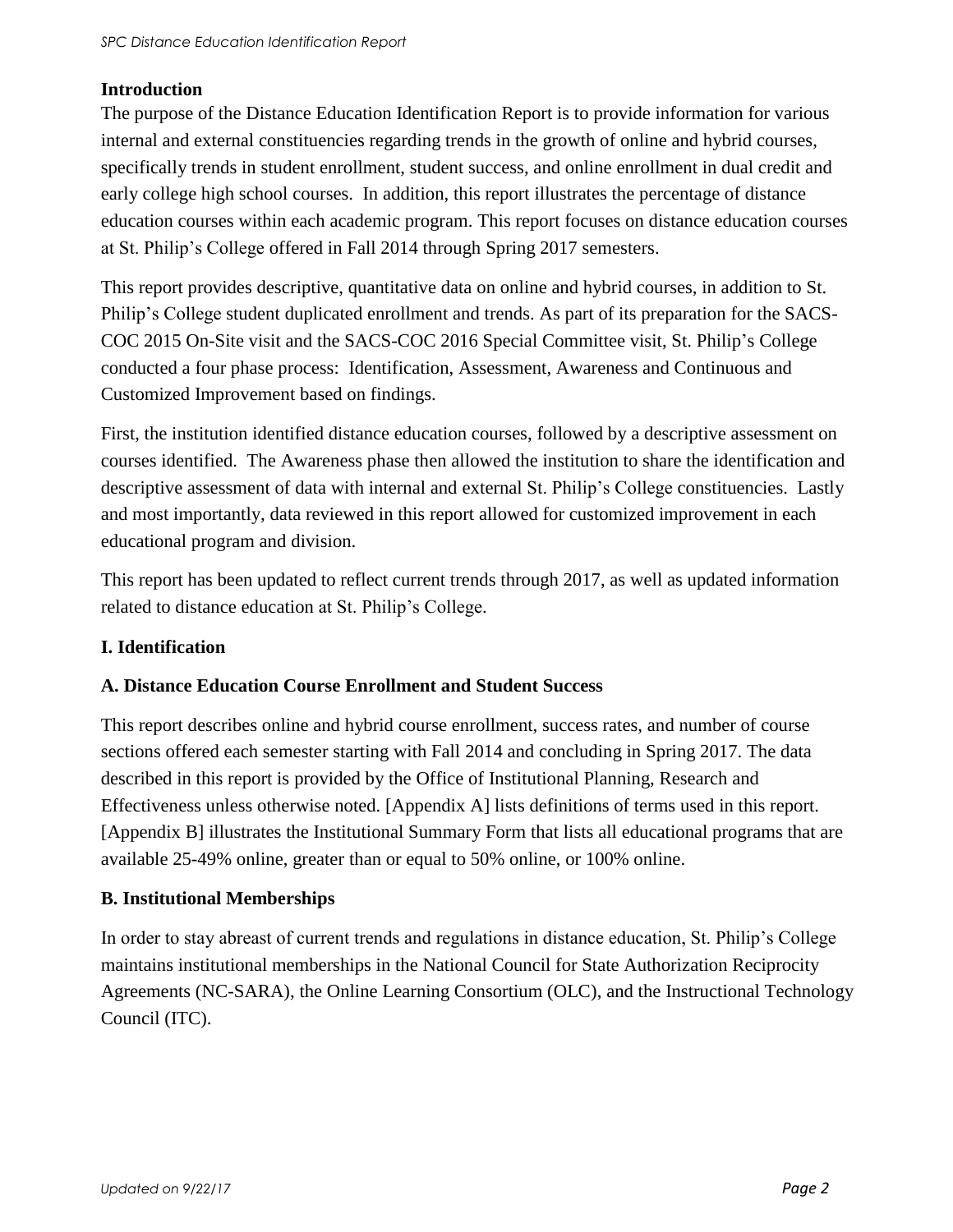

As a member of NC-SARA, St. Philip's College ensures that it meets requirements related to students who reside outside of Texas and are enrolled in our online courses.

The following excerpt is from the Southern Regional Education Board, the regional education compact that includes Texas.

"In 2010, the U.S. Department of Education articulated that each state is responsible for authorizing education offered to its residents from institutions outside the state. This reminder of state law had major implications: institutions of higher education would have to continue expensive and time-consuming processes to request authorizations for each state. And states faced the prospect of requests from thousands of institutions.

Accreditors, government agencies and higher ed organizations have developed a nationwide reciprocity agreement to address these challenges."

As a member of OLC, St. Philip's College has access **ONLINE LEARNING™** CONSORTIUM to up-to-date and high quality faculty and staff development resources such as webinars, courses, publications, and conferences related to distance education. The following is an excerpt from the organization's web site.

"The Online Learning Consortium (OLC) is the leading professional organization devoted to advancing quality online learning by providing professional development, instruction, best practice publications and guidance to educators, online learning professionals and organizations around the world. OLC is a key factor in the transformation of the e-Education field. Through our conferences, quality learning opportunities, and tools for individual and institutional success we have been a part of this swift growth."

### Instructional echnology ouncil

As a member of ITC, St. Philip's College has access to professional development, collaborative opportunities, research, and innovative practices in distance education. ITC is an affiliated council of the American Association of Community Colleges (AACC). ITC also tracks

federal legislation that affects distance learning and conducts annual professional development meetings.



St. Philip's College is also a participant in the Virtual College of Texas (VCT). As a provider college in VCT, the college provides online classes to students in other community colleges in Texas. Students enroll through their home institution, called the host college. The students' home college awards the credits.



Additionally, several faculty and staff are members of the Texas Distance Learning Association (TxDLA) and participate in annual conferences,

webinars, or professional development programs.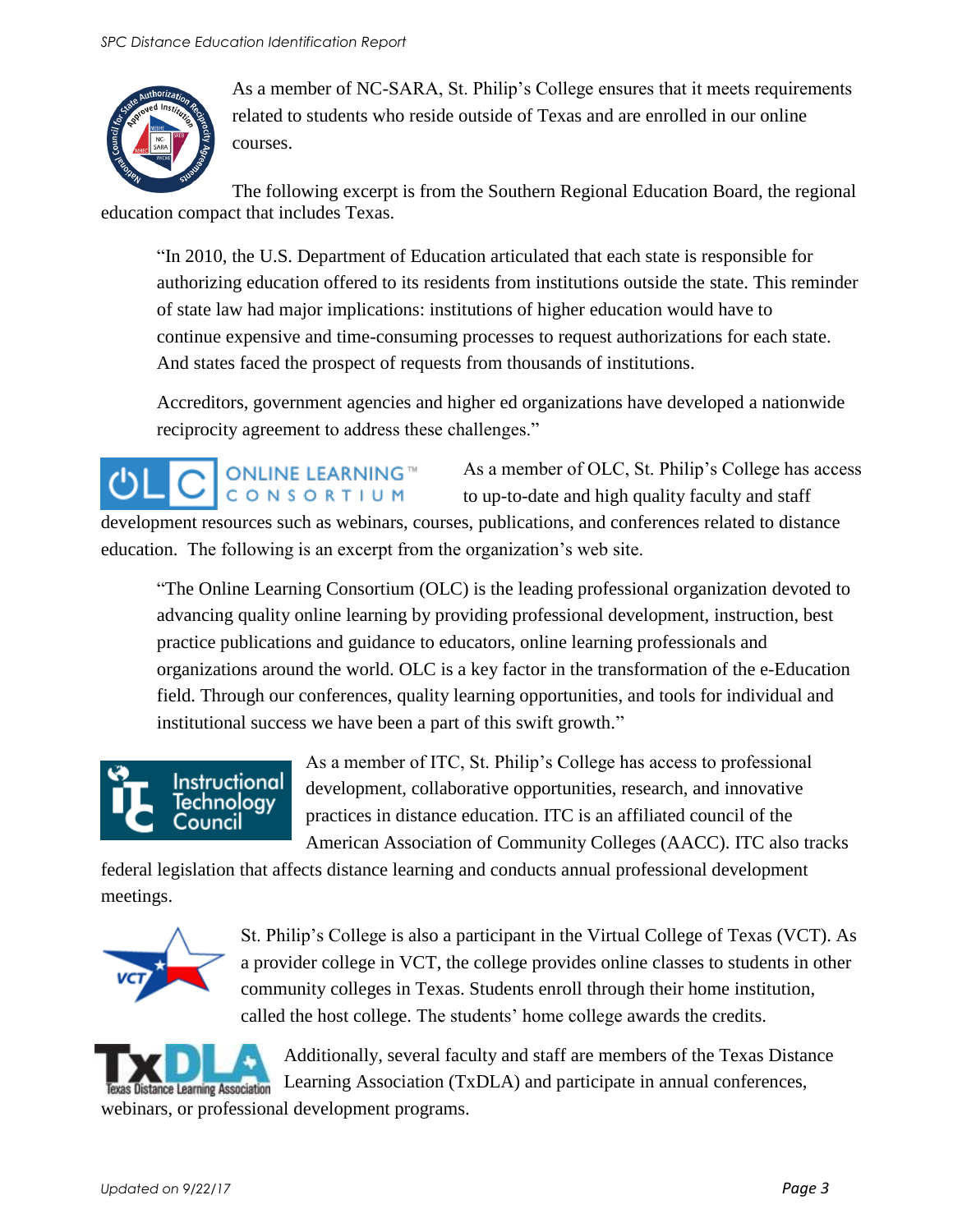### **C. College Rankings**



St. Philip's College's effort to provide quality distance education has been recognized by an external organization. The Community for Accredited Schools Online has ranked St. Philip's College number one in Texas in the category of 2 year colleges. The organization states on its web site, "St. Philip's College's distance learning offerings are extensive, allowing students to complete numerous programs online". Several of the college's academic programs were

also highly ranked and the college was ranked number two in the Best Online Associate Degree Programs for 2017 category.

#### **II. Data Analysis/Assessment**

### **A. Number of Distance Education Students**

St. Philip's College experienced growth in the number of students taking online or hybrid courses from Fall 2014 (7,053) to Fall 2015 (7,059) and from Spring 2015 (6,842) to Spring 2016 (7,072). That growth, however, has tapered off recently and St. Philip's College saw a decline of 9% in the number of distance education students from Fall 2015 (7,059) to Fall 2016 (6,444), as well as a decline of 8% from Spring 2016 (7,072) to Spring 2017 (6,502). These trends are illustrated in Table 1. The total number of students taking distance education courses (online or hybrid) has been over 50% of the total student population since Spring 2016 and has dropped slightly to 49% in the Fall 2016 and Spring 2017 semesters.

|                                                                     | <b>Fall 2014</b> | Spring 2015 | <b>Fall 2015</b> | Spring 2016 | <b>Fall 2016</b> | Spring 2017 |
|---------------------------------------------------------------------|------------------|-------------|------------------|-------------|------------------|-------------|
| <b>No. of Online Students</b>                                       | 5,829            | 5,895       | 5,947            | 6,455       | 5,574            | 5,984       |
| <b>No. of Hybrid Students</b>                                       | 1.224            | 947         | 1,112            | 617         | 870              | 518         |
| <b>Total Number of Distance</b><br><b>Education Students</b>        | 7,053            | 6,842       | 7,059            | 7,072       | 6,444            | 6,502       |
| <b>Total Students Enrolled</b>                                      | 12,202           | 12,273      | 12,826           | 12891       | 13,275           | 13,314      |
| <b>Distance Education</b><br>students as percent of<br><b>Total</b> | 58%              | 56%         | 55%              | 55%         | 49%              | 49%         |

| Table 1 – Number of Distance Education Students |  |  |  |  |  |
|-------------------------------------------------|--|--|--|--|--|
|-------------------------------------------------|--|--|--|--|--|

Source: Office of Institutional Planning, Research, and Effectiveness. Daily Argos Report, 2017, uncertified

Figure 1 illustrates the number of students taking distance education courses each semester starting with Fall 2014. From Fall 2015 to Fall 2016, the number of students taking at least one online course decreased by 6%, from 5,947 to 5,574. From Spring 2016 to Spring 2017, there was a similar drop of 7% in the number of students taking at least one online course from 6,445 to 5,984.

*Figure 1 – Student Enrollment*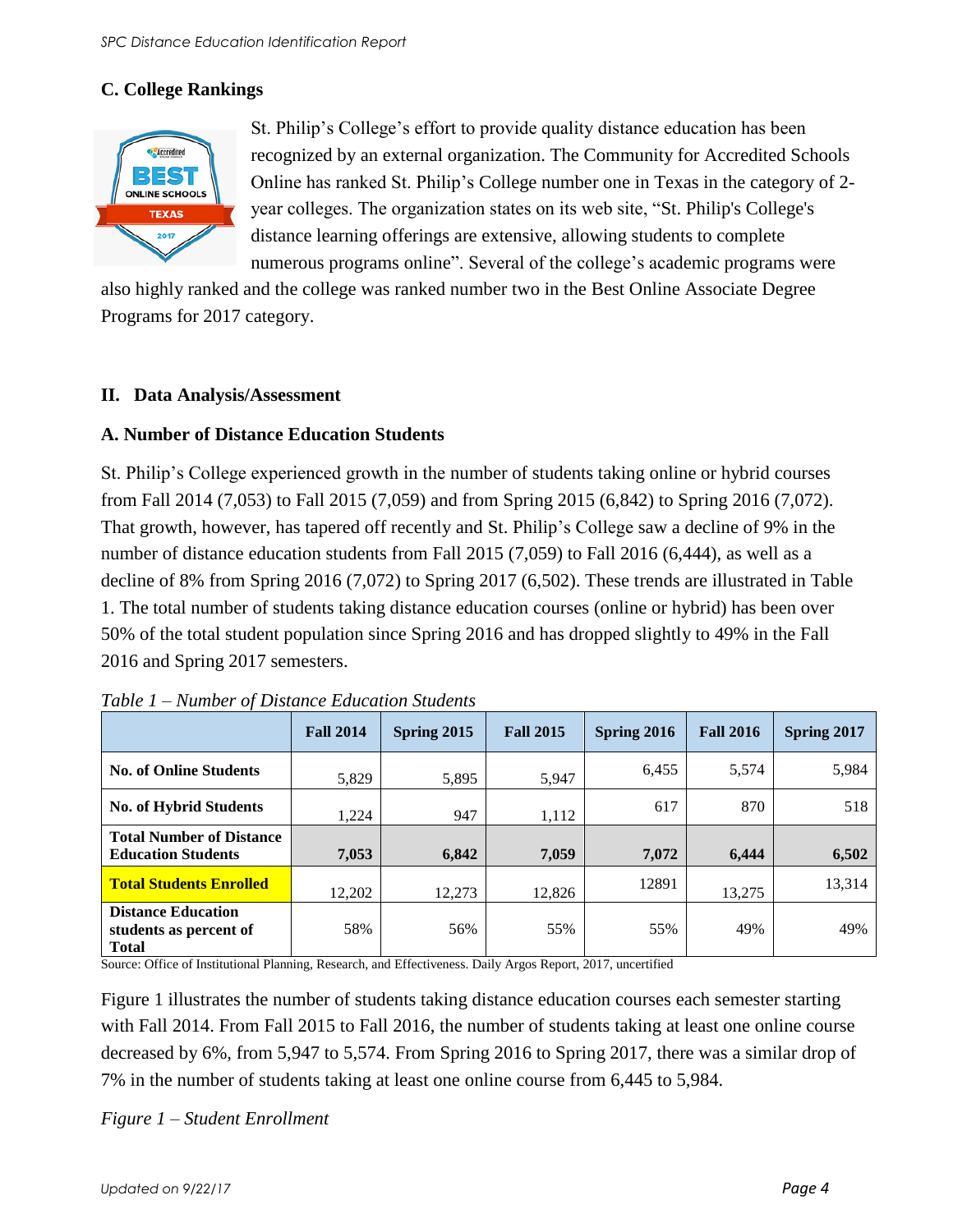

Source: Office of Institutional Planning, Research, and Effectiveness. Daily Argos Report, 2017, uncertified

#### **B. Duplicated Enrollment in Distance Education Courses**

Table 2 illustrates duplicate enrollment by semester and compares distance education enrollment to total enrollment for the college. Distance education enrollment increased slightly or remained steady from the Fall 2014 semester to the Spring 2016 semester. However, enrollment numbers decreased by 10% from Fall 2015 (9,123) to Fall 2016 (8,213) and by 5% from Spring 2016 (9,275) to Spring 2017 (8,786). The percentage of distance education enrollment compared to the overall enrollment decreased to 30% in the Fall 2016 semester but went back up to 39% in the Spring 2017 semester. Other than Fall 2016, the percentage has remained close to 40%.

|                                           | <b>Fall 2014</b> | Spring 2015 | <b>Fall 2015</b> | <b>Spring</b><br>2016 | <b>Fall 2016</b> | Spring 2017 |
|-------------------------------------------|------------------|-------------|------------------|-----------------------|------------------|-------------|
| <b>Online enrollment</b>                  | 7,616            | 8,088       | 7,700            | 8,540                 | 7,891            | 8,435       |
| <b>Hybrid Enrollment</b>                  | 1,656            | 1,131       | 1,423            | 755                   | 322              | 351         |
| <b>Total DE Enrollments</b>               | 9,272            | 9,219       | 9,123            | 9,295                 | 8,213            | 8,786       |
| <b>Total Enrollments</b>                  | 24,543           | 23,431      | 24,231           | 22,581                | 27,118           | 22,486      |
| <b>Percent DE Enrollments</b><br>of Total | 38%              | 39%         | 38%              | 41%                   | 30%              | 39%         |

| Table 2 – Distance Education Enrollment (Duplicate Count) |  |  |  |
|-----------------------------------------------------------|--|--|--|
|-----------------------------------------------------------|--|--|--|

Source: Office of Institutional Planning, Research, and Effectiveness. Daily Argos Report, 2017, uncertified

As illustrated in Figure 2, duplicated online enrollment increased slightly from 7,700 duplicated online enrollment in Fall 2015 to 7,891 duplicated online enrollment in Fall 2016, which indicates a 2% increase. Additionally, from Spring 2016 to Spring 2017, duplicated online enrollment decreased slightly by 1%.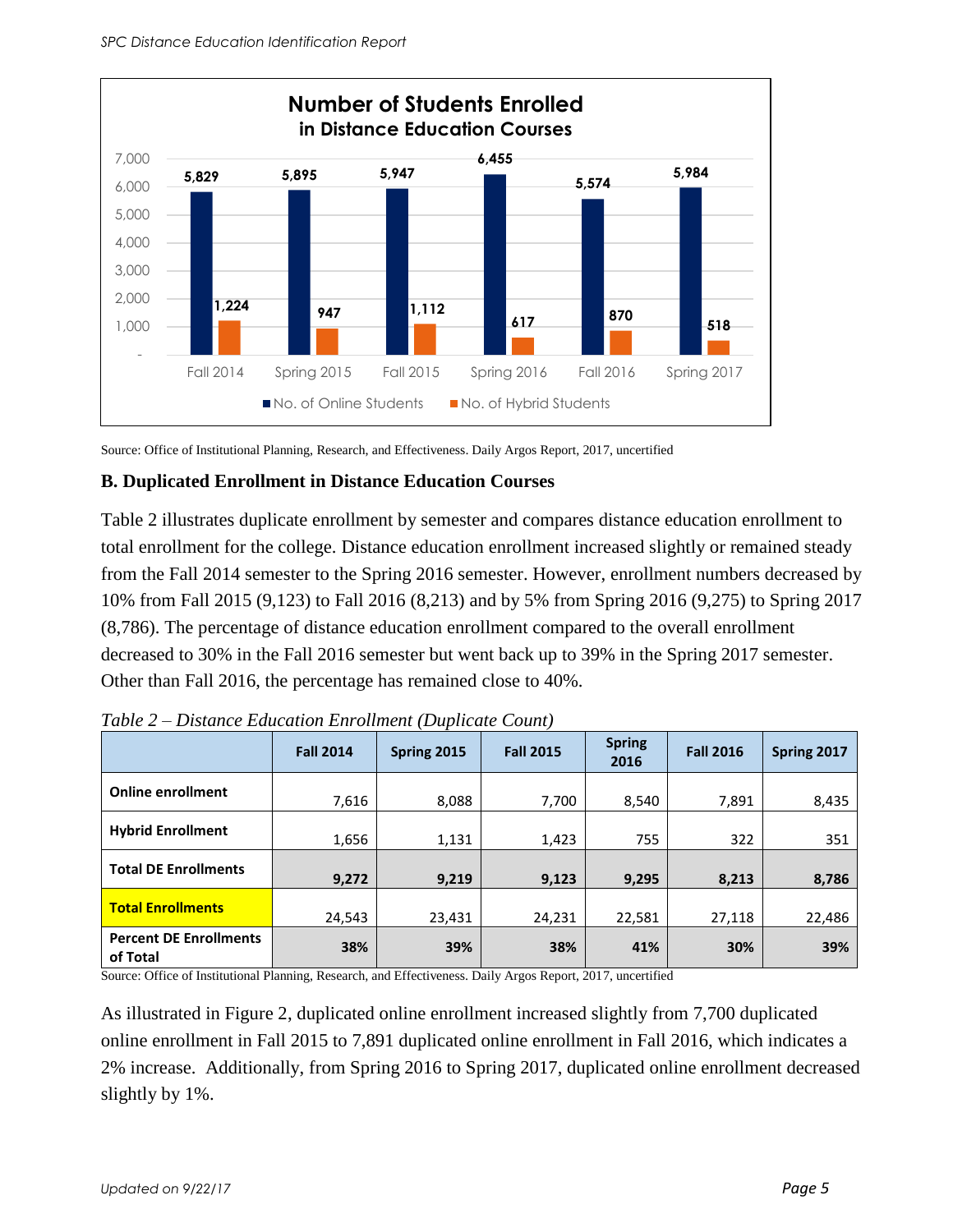Duplicated hybrid course enrollment decreased significantly (77%) from Fall 2015 to Fall 2016 (1,423 duplicated, hybrid enrollment compared to 322 duplicated enrollment). From Spring 2014 to Spring 2016, hybrid enrollment also decreased significantly by 53%.



*Figure 2 – Enrollment by Semester*

Source: Office of Institutional Planning, Research, and Effectiveness. Daily Argos Report, 2017, uncertified

### **C. Course Sections**

Distance education course sections, as illustrated in Table 3, had a slight decrease in the number of sections from Fall 2015 (437) to Fall 2016 (415), remaining at 30% of all course sections. In addition, from Spring 2016 to Spring 2017, the number of distance education course sections remained essentially the same at 28% of all course sections. The majority of the distance education course sections were comprised of online course sections. In Spring 2017, St. Philip's College had 359 online sections compared to 46 hybrid course sections.

| Table 3 – Number of Distance Education Course Sections |  |  |
|--------------------------------------------------------|--|--|
|--------------------------------------------------------|--|--|

|                                                      | <b>Fall 2014</b> | Spring 2015 | <b>Fall 2015</b> | Spring 2016 | <b>Fall 2016</b> | Spring 2017 |
|------------------------------------------------------|------------------|-------------|------------------|-------------|------------------|-------------|
| <b>Number of Online</b><br><b>Sections</b>           | 300              | 310         | 319              | 336         | 317              | 359         |
| <b>Number of Hybrid</b><br><b>Sections</b>           | 105              | 76          | 118              | 65          | 98               | 46          |
| <b>Total Distance</b><br><b>Education Sections</b>   | 405              | 386         | 437              | 401         | 415              | 405         |
| <b>Total Number of</b><br><b>Sections</b>            | 1,375            | 1,373       | 1,456            | 1,382       | 1,385            | 1,438       |
| <b>Distance Education</b><br><b>Percent of Total</b> | 29%              | 28%         | 30%              | 29%         | 30%              | 28%         |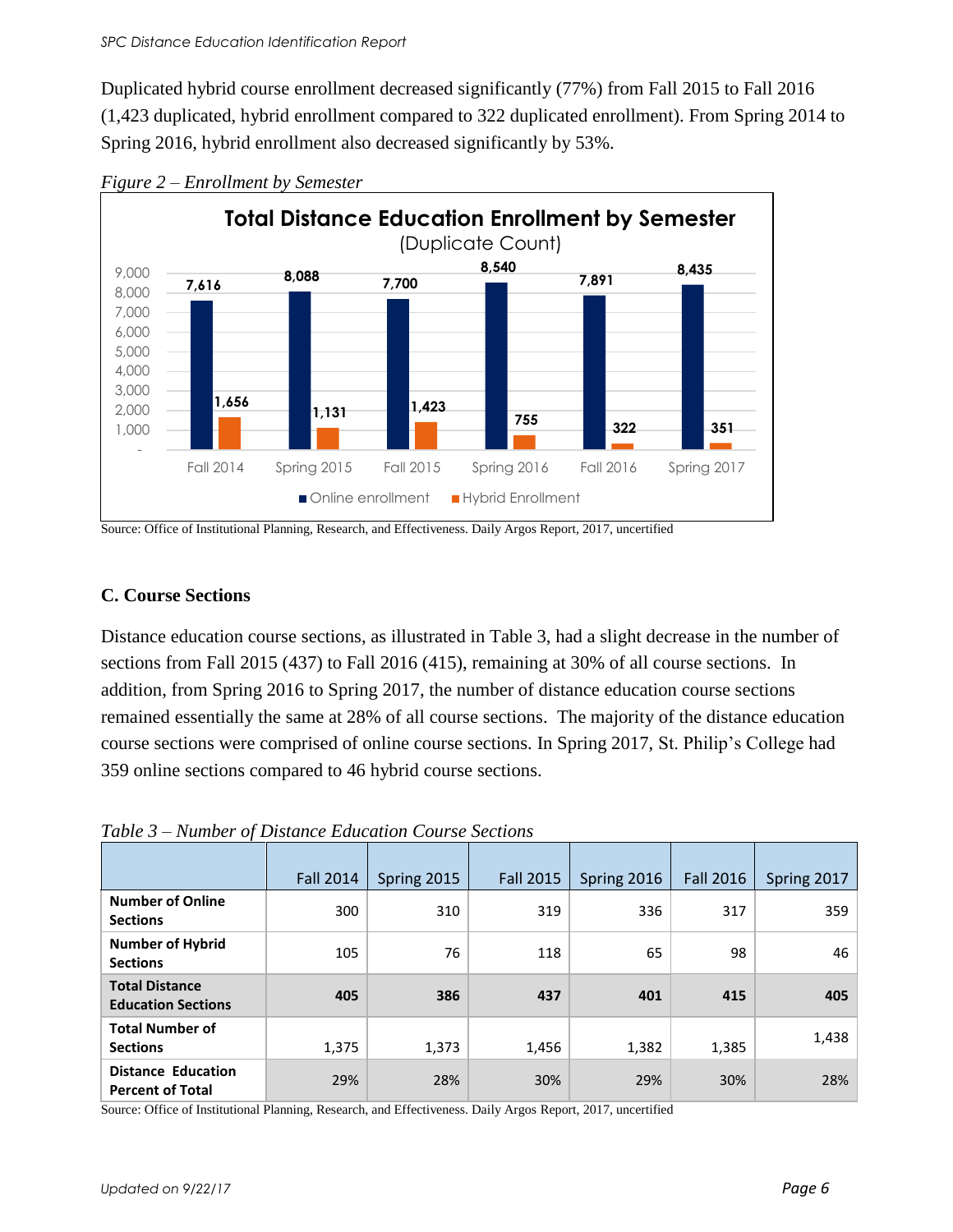Figure 3 provides a visual comparison between the number of distance education sections and the overall total number of course sections for St. Philip's College.



*Figure 3 – Course Section Comparison* 

Source: Office of Institutional Planning, Research, and Effectiveness. Daily Argos Report, 2017, uncertified

#### **D. Core Curriculum Courses**

In the Spring 2017 semester, the number of core curriculum course sections offered through distance education was 203, with the vast majority of them offered online. As illustrated in Table 4, from Spring 2016 to Spring 2017, online core curriculum course sections grew from 163 to 203, or a 25% increase. From Fall 2015 to Fall 2016, core curriculum course sections offered in an online format grew 23% from 151 to 185. Core course sections offered in a hybrid format grew slightly from 5 in Fall 2015 to 10 in Fall 2016 and from 4 in Spring 2016 to 12 in Spring 2017.

Students can now meet of their core curriculum course requirements online. The availability of online core curriculum courses has increased the percentage of educational program areas that can now be completed online.

|                                                        | Fall 2014 | Spring $2015$ | Fall 2015 | Spring $2016$ | Fall 2016 | Spring 2017 |
|--------------------------------------------------------|-----------|---------------|-----------|---------------|-----------|-------------|
| <b>Number of Online</b><br><b>Core Course Sections</b> | 141       | 145           | 151       | 163           | 185       | 203         |
| <b>Number of Hybrid</b><br><b>Core Course Sections</b> |           |               |           | 4             | 10        | 12          |

*Table 4 – Core Curriculum Course Sections* 

Source: Center for Distance Learning. ePrint Report, 2017, uncertified

### **E. Dual Credit and Early College High School Enrollment**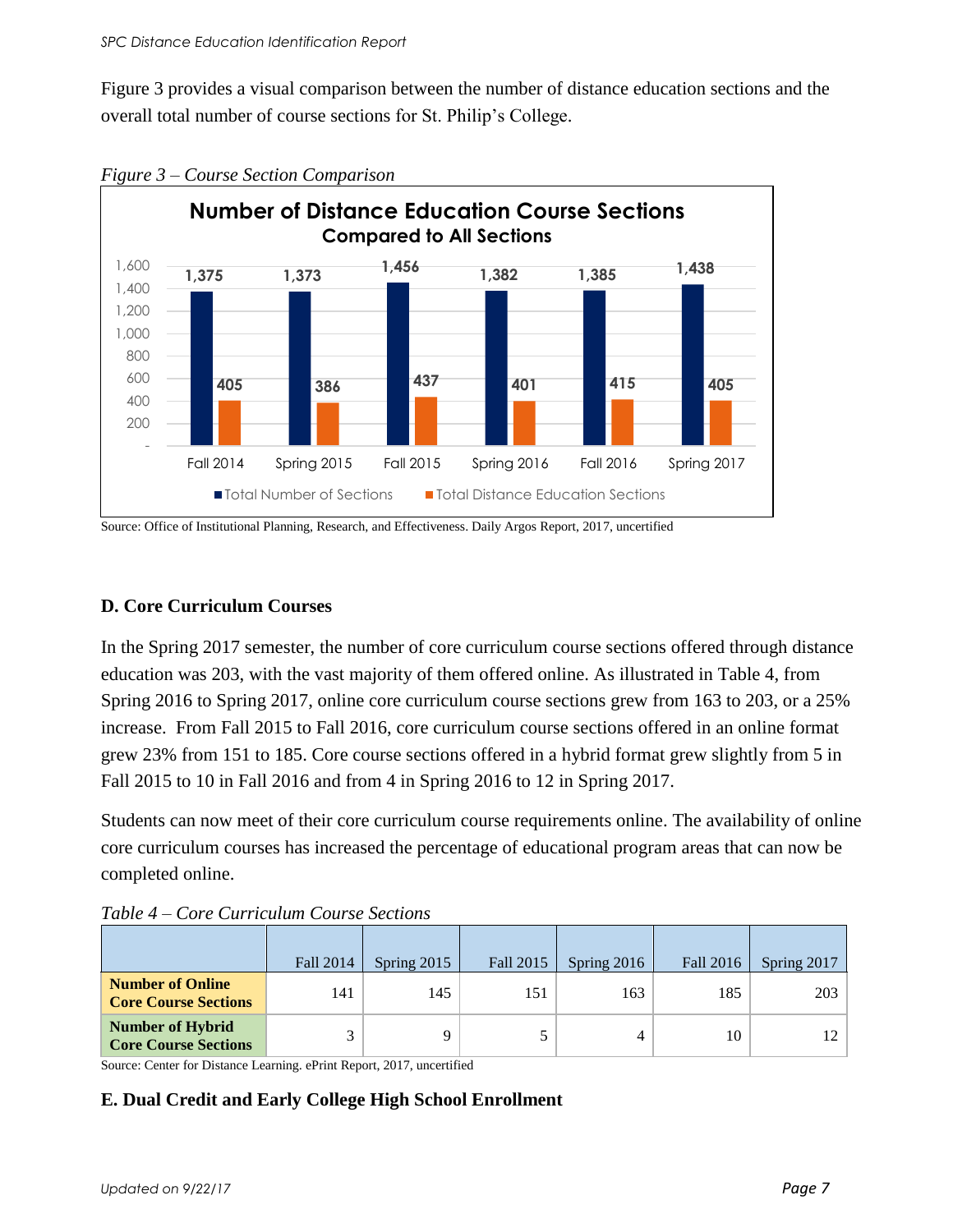#### *SPC Distance Education Identification Report*

Dual Credit (DC) and Early College High School (ECHS) students can also be enrolled in online courses during the Fall and Spring semesters, but they cannot enroll in hybrid courses. A comparison between Dual Credit and Early College High School online enrollment is shown in Table 5 and in Figure 4. Dual Credit enrollment has decreased from 691 in Fall 2015 to 675 in Fall 2016, a decrease of 2%. During this same period, Early College High School enrollment decreased from 221 to 198, a decrease of 10%.

|                                  | <b>Fall 2014</b> | Spring 2015 | <b>Fall 2015</b> | Spring 2016 | <b>Fall 2016</b> | Spring 2017 |
|----------------------------------|------------------|-------------|------------------|-------------|------------------|-------------|
| Dual Credit Online Enrollment    | 346              | 459         | 691              | 604         | 675              | 560         |
| Early College High School Online |                  |             |                  |             |                  |             |
| Enrollment                       | 139              | 159         | 221              | 236         | 198              | 192         |

*Table 5 – Dual Credit and Early College High School Online Enrollment*

Source: Dual Credit Office. Daily Argos Report, 2017, uncertified

Figure 4 illustrates the trend in the number of high school students enrolling in online courses from Fall 2014 through Spring 2017.



*Figure 4 – Dual Credit and Early College High School Online Enrollment*

Source: Dual Credit Office. Daily Argos Report, 2017, uncertified

#### **F. Online Educational Programs**

As more courses are offered online, the number of credits available online in each educational program has increased as well. St. Philip's College now has 27 educational programs that can be completed 100% online, as well as 20 educational programs that can be completed 50% or more online. There is also an increasing number of educational programs, 33, for which 25% to 49% of the educational program can be completed online. Figure 5 displays the number of educational programs for which various levels of credits can be completed online. They are shown by degree type: Associate of Arts (AA), Fields of Study (FOS), Associate of Applied Science (AAS), and certificates. The individual educational program listing can be found in Appendix B.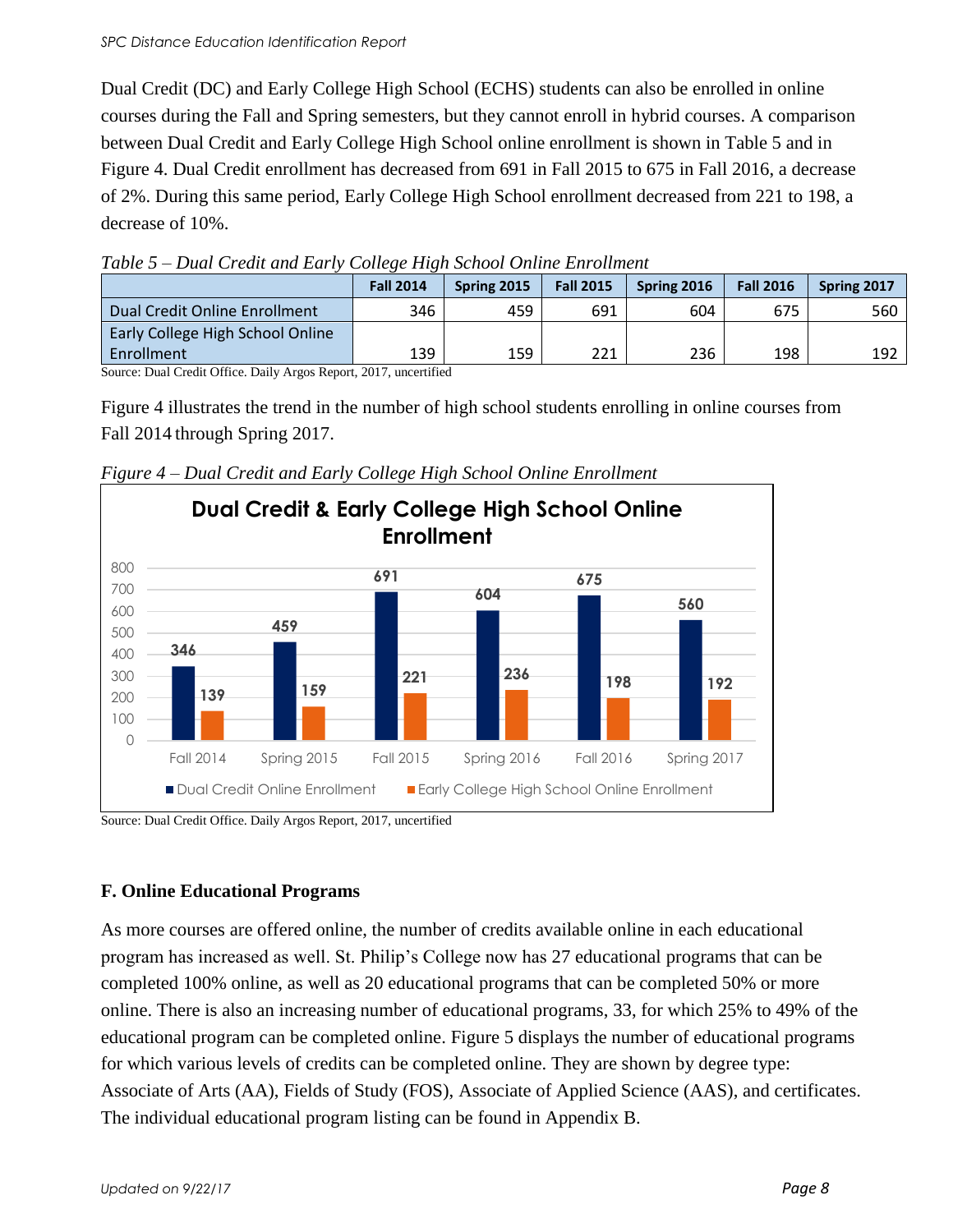

*Figure 5 – Distance Education Programs* 

*Source: Review of Programs in 2017-2018 eCatalog*

### **G. Orientation to Online Learning (OLRN)**

The Orientation to Online Learning (OLRN) course helps students prepare to take online courses by providing them with an overview of the Canvas Learning Management System as well as techniques and resources that will help them be successful online learners.

The Center for Distance Learning staff manage OLRN courses and respond to all inquiries from students and faculty. Each semester several OLRN course sections are made available. Students register for the free, non-credit OLRN 0001 course the same way as they register for any other course. In previous semesters, students would receive a certificate once they completed the course and they would then provide the certificate to their instructor. The need for a certificate has now been eliminated as the grade in the OLRN course is used to automatically update the course rosters and faculty can easily check their course rosters to see if their students have successfully completed the OLRN course.

As illustrated in Table 6, the number of students enrolled in the OLRN 0001 course increased steadily over the last few years but rose dramatically in Spring 2016 when the Vice President of Academic Success made it mandatory for all students new to distance education. From Spring 2014 to Spring 2016, the number of students enrolled in OLRN grew by 410% from 435 to 2,218 students. The number of students taking the OLRN course has now tapered off as indicated by the decrease in enrollment of 19% from Spring 2016 to Spring 2017.

#### *Table 6 – Orientation to Online Learning Enrollment*

| <b>Spring</b><br><b>Spring</b><br><b>Fall 2016</b><br><b>Fall 2015</b><br><b>Fall 2014</b><br>2016<br>2015 | Spring<br>2017 |
|------------------------------------------------------------------------------------------------------------|----------------|
|------------------------------------------------------------------------------------------------------------|----------------|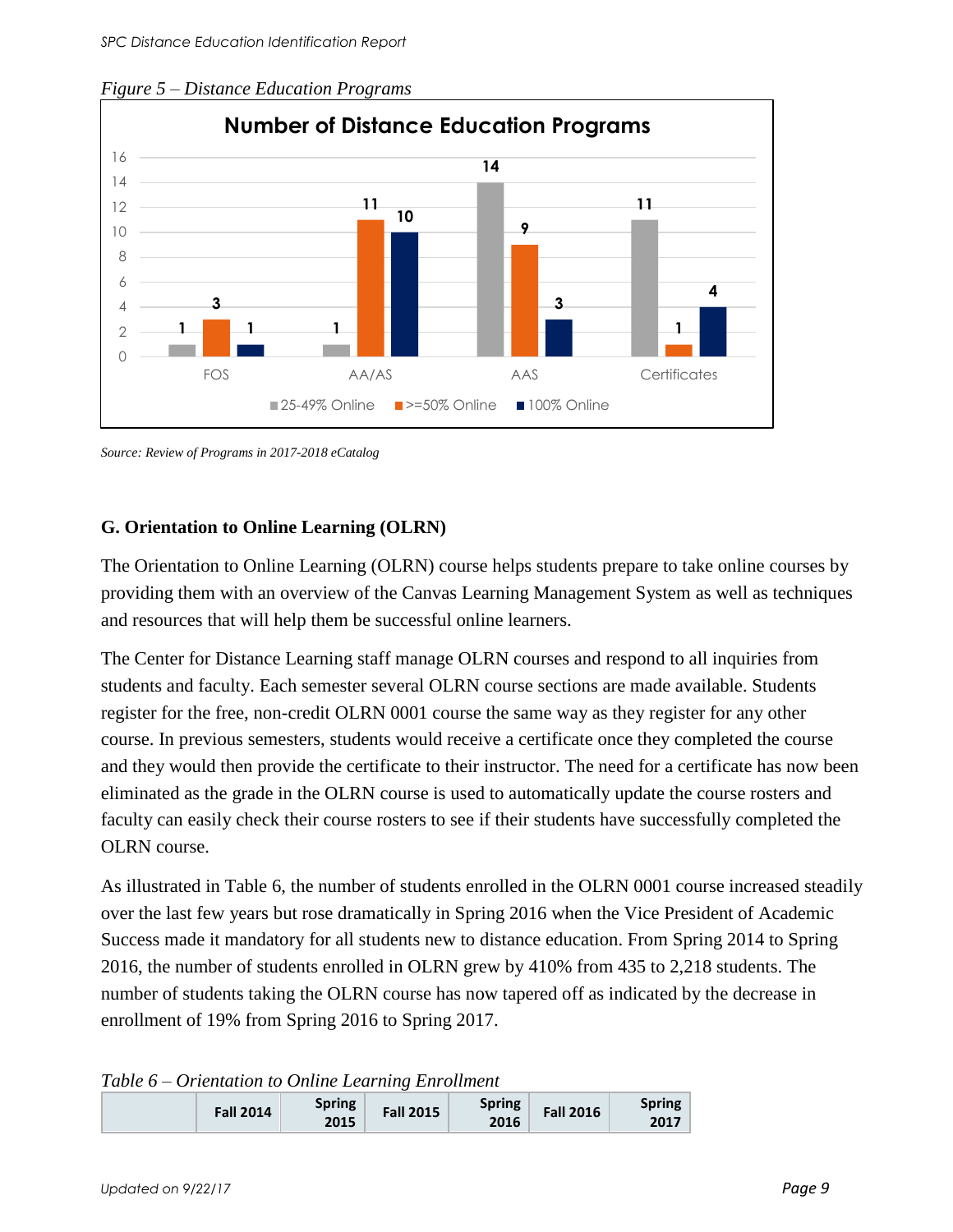| <b>OLRN</b><br><b>Enrollments</b> | 391 | 234 | 379 | 2,218 | 2,031 | 1,807 |
|-----------------------------------|-----|-----|-----|-------|-------|-------|
|-----------------------------------|-----|-----|-----|-------|-------|-------|

Source: Office of Institutional Planning, Research, and Effectiveness. Daily Argos Report, 2017, uncertified

Figure 6 depicts enrollment trends in the OLRN course.



*Figure 6 – Orientation to Online Learning Course Enrollment*

Source: Office of Institutional Planning, Research, and Effectiveness. Daily Argos Report, 2017, uncertified

### **H. Faculty Data**

The number of faculty trained to teach online or hybrid courses also continues to grow each semester. Currently St. Philip's College has 64 full-time faculty members and 106 adjunct faculty trained to teach online or hybrid courses as illustrated in Table 7. The Instructional Innovation Center trains and certifies faculty to teach in a distance education format. Certification is a requirement for faculty to be able to teach online and hybrid courses. The Center trains 15 to 20 faculty each semester.

*Table 7 – Faculty Certified to Teach Online* 

|                         | <b>Current</b><br><b>Total Faculty</b> | <b>Number of Faculty Certified</b><br>to Teach Online or Hybrid<br><b>Courses</b> | <b>Percent</b><br><b>Certified</b> |
|-------------------------|----------------------------------------|-----------------------------------------------------------------------------------|------------------------------------|
| <b>Fulltime Faculty</b> | 179                                    | 105                                                                               | 59%                                |
| <b>Adjunct Faculty</b>  | 269                                    | 94                                                                                | 35%                                |

Source: Instructional Innovation Center Certification Records, 2017

### **I. Student Success – Retention and Completion**

The Center for Distance Learning tracks trends in completion rates and successful completion rates of online students. Completion rates reflect students who did not drop from a course, whereas successful completion rates reflect students who completed a course with a passing grade. A comparison of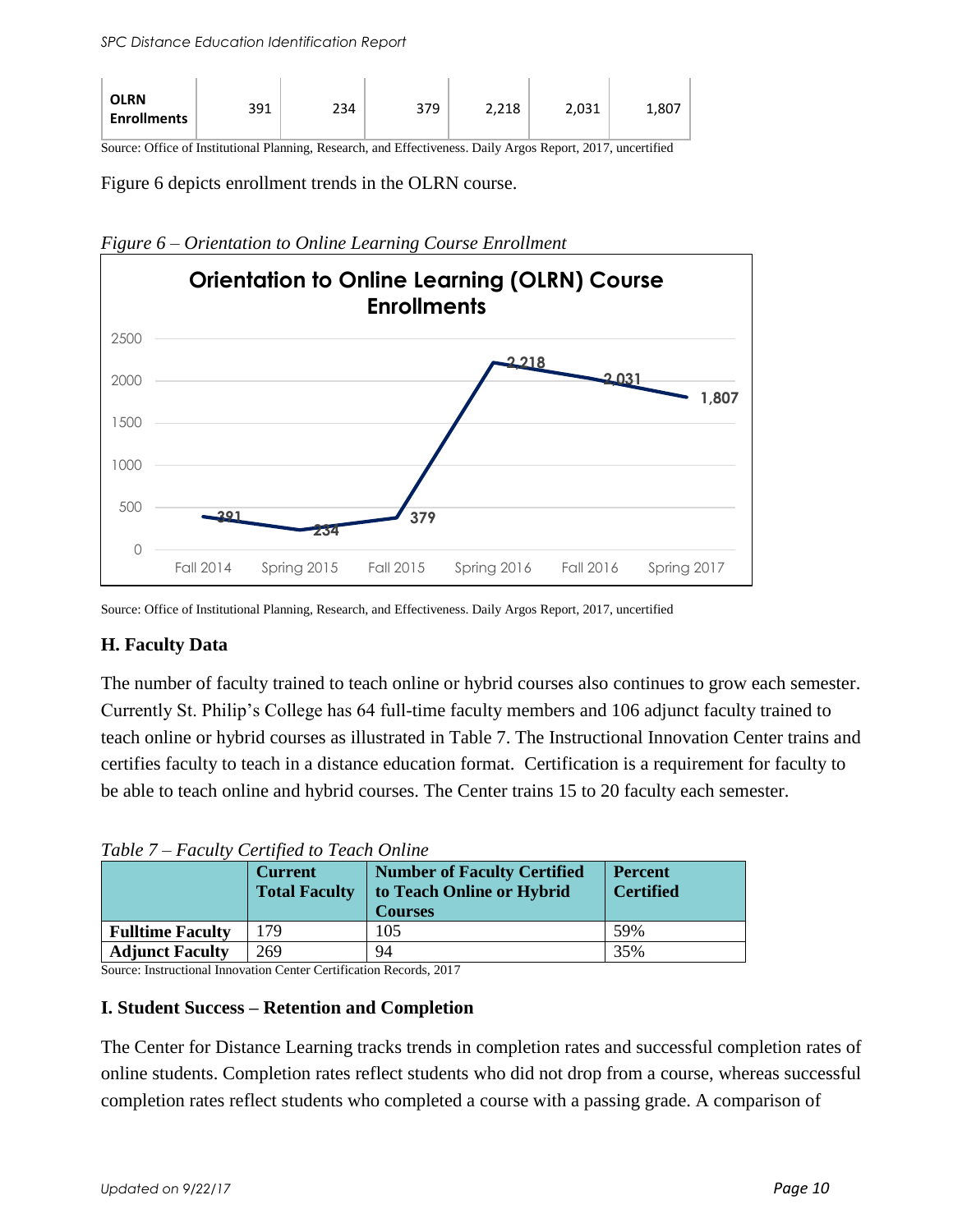Spring semester completion rates from 2014 to 2017 for traditional (non-distance education) students and online students is illustrated in Figure 7.

Figure 7 reveals no significant changes in the Spring semester course completion rates between traditional courses and online courses. The gap was 1.5% in Spring 2015 compared to 1.6% in Spring 2017.



*Figure 7 – Course Completion Rates by Spring Semesters*

Source: Office of Institutional Planning, Research, and Effectiveness. Daily Argos Report, 2017, uncertified

However, as illustrated in Figure 8, there was an increase in the gap of Fall 2016 course completion rates between traditional courses and online courses. The gap increased from 1.3% in Fall 2015 to 3% in Fall 2016.



*Figure 8 – Course Completion Rates by Fall Semesters*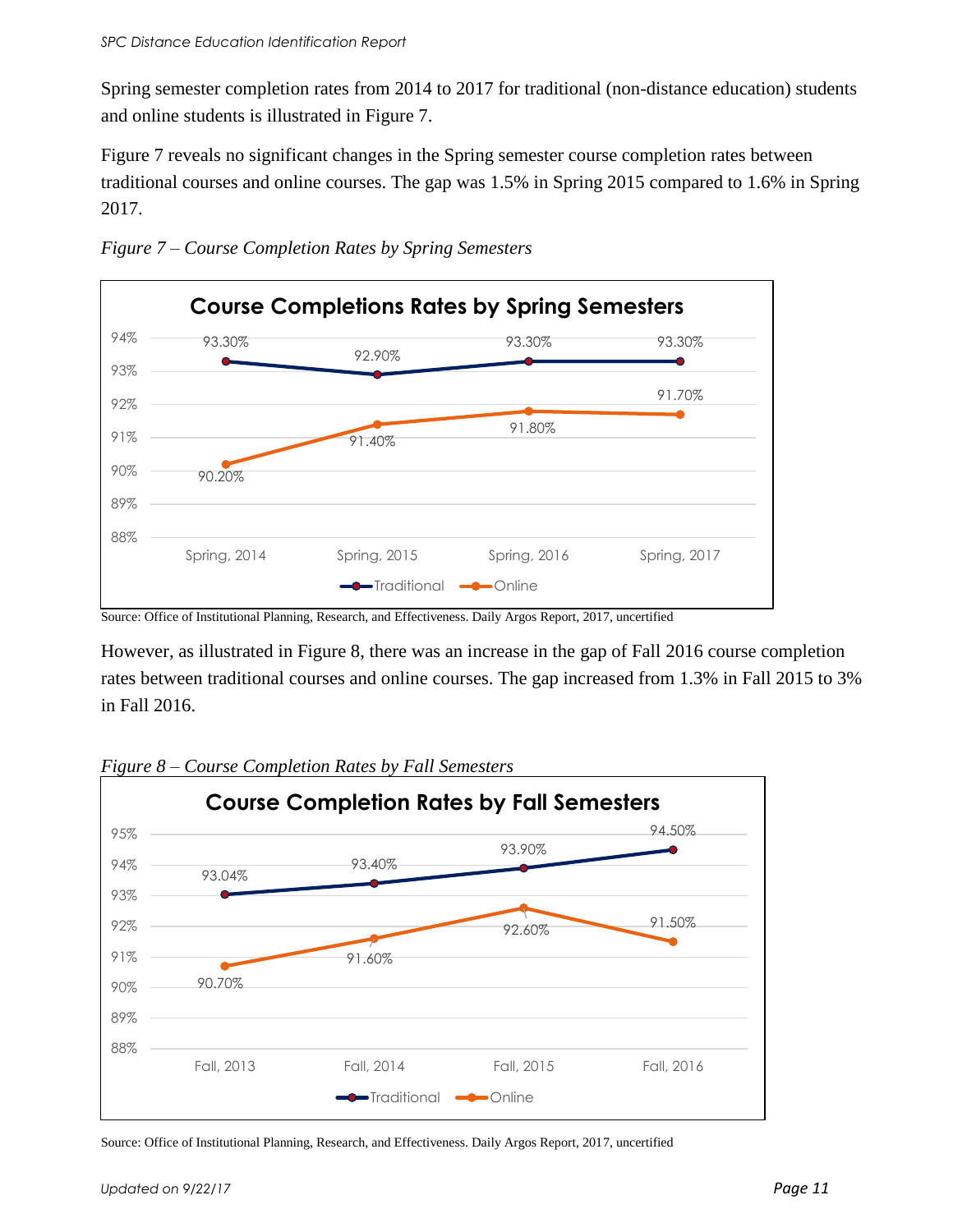Successful completion rates by Spring and Fall semesters are illustrated in Figures 9 and 10. Figure 9 shows a slight decrease in the gap for the Spring 2017 successful course completion rates between traditional and online students. The gap decreased from 5.5% in Spring 2016 to 5.2% in Spring 2017.



*Figure 9 – Successful Course Completion Rates by Spring Semesters*

Source: Office of Institutional Planning, Research, and Effectiveness. Daily Argos Report, 2017, uncertified

Conversely, the gap increased for the Fall 2016 successful completion rates between traditional and online students. The gap increased from 3.5% in Fall 2015 to 8.1% in Fall 2016.



*Figure 10 – Successful Course Completion Rates by Fall Semesters* 

Source: Office of Institutional Planning, Research, and Effectiveness. Daily Argos Report, 2017, uncertified

#### **III. Awareness**

The Awareness step allows St. Philip's College to share the identification and descriptive assessment of data with all internal and external SPC constituencies. This updated report will be shared at all internal St. Philip's College leadership meetings to include Cabinet meetings, Division meetings,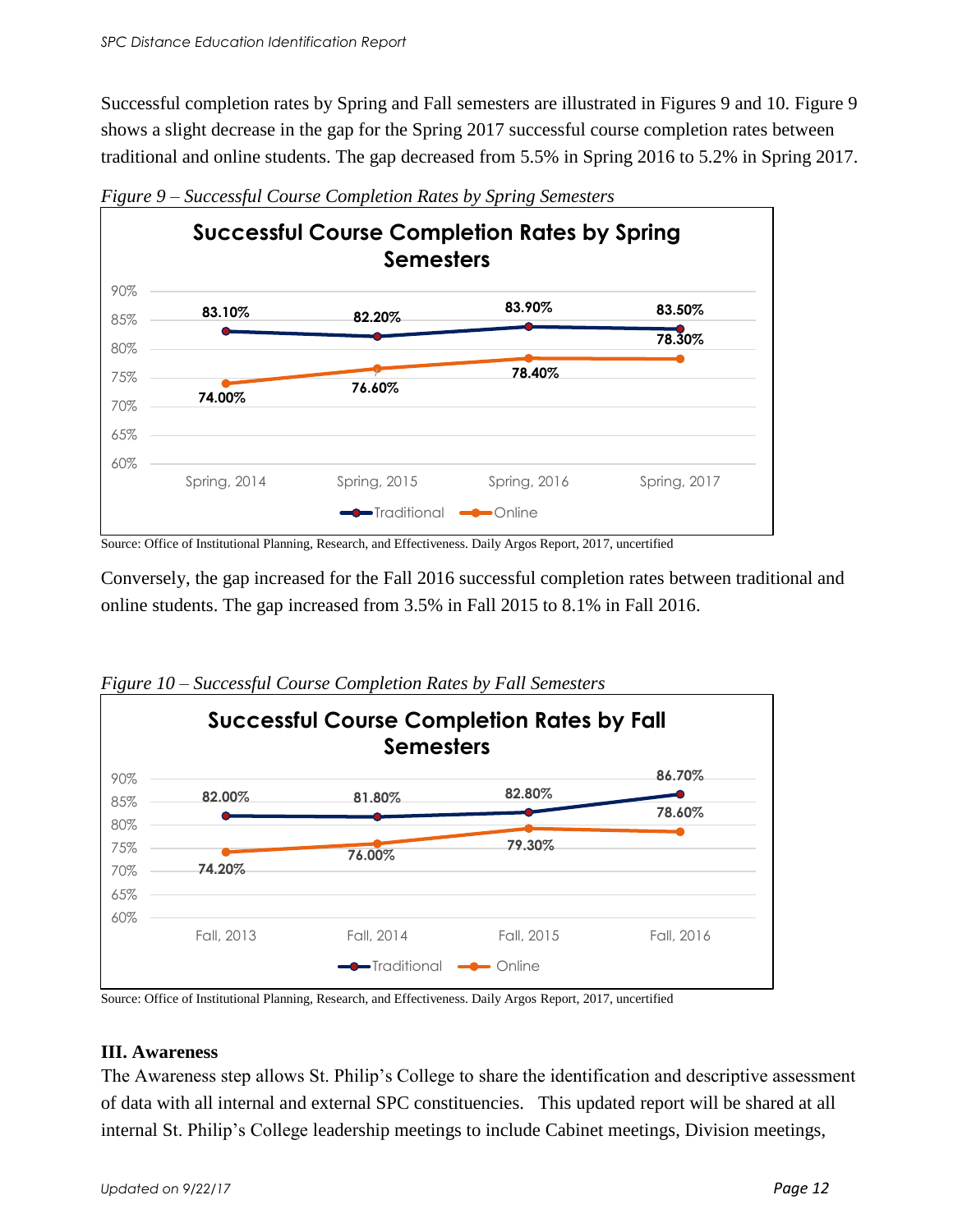Leadership Council meetings, Faculty Senate meetings, Staff Council meetings, Curriculum Committee meetings and Chair Academy sessions, as well as with the College Distance Education Compliance Committee. Internal dissemination and presentation of the findings will include all internal constituencies to include both academic and non-academic areas/divisions. This report will also be shared at all external venues as well. Some of these include, but are not limited to, dissemination at local, state, regional and national conferences.

### **IV. Improvements**

The Center for Distance Learning and the Instructional Innovation Center, in conjunction with distance education faculty and the Distance Education Compliance Committee, will use the data presented in this report to recommend possible improvements in how we support online students. This will help ensure that the institution is meeting its responsibility of providing the same level of student support to online students as it does to face-to-face students. Recommendations for improvements may also be made to how we train and prepare faculty to teach online courses.

### **Conclusion**

As distance education has become a significant part of the academic landscape at St. Philip's College, there is a need to continue to monitor all aspects of distance education as they relate to SACS-COC requirements to ensure we remain in compliance. The Distance Education Compliance Committee, along with the staff of the Center for Distance Learning, the Instructional Innovation Center, and the Office of Institutional Planning, Research and Effectiveness, will ensure distance education is regularly and systematically reviewed and that a close-out report is compiled annually and distributed to all associated constituencies. This report will enable the college leadership to track the growth and effectiveness of its distance education programs, to highlight successful programs and to recommend strategies to improve all programs. Student success will also be evaluated to determine areas in which the college can help improve successful completion.

Support for distance education students is crucial for their success, so the Center for Distance Learning will continue providing training opportunities to students and building awareness of the Orientation to Online Learning course. Additionally, the Instructional Innovation Center will continue providing professional development opportunities related to best practices in teaching in a distance education environment. These opportunities will include training for department Chairs to enable them to more effectively evaluate online and hybrid courses within their departments.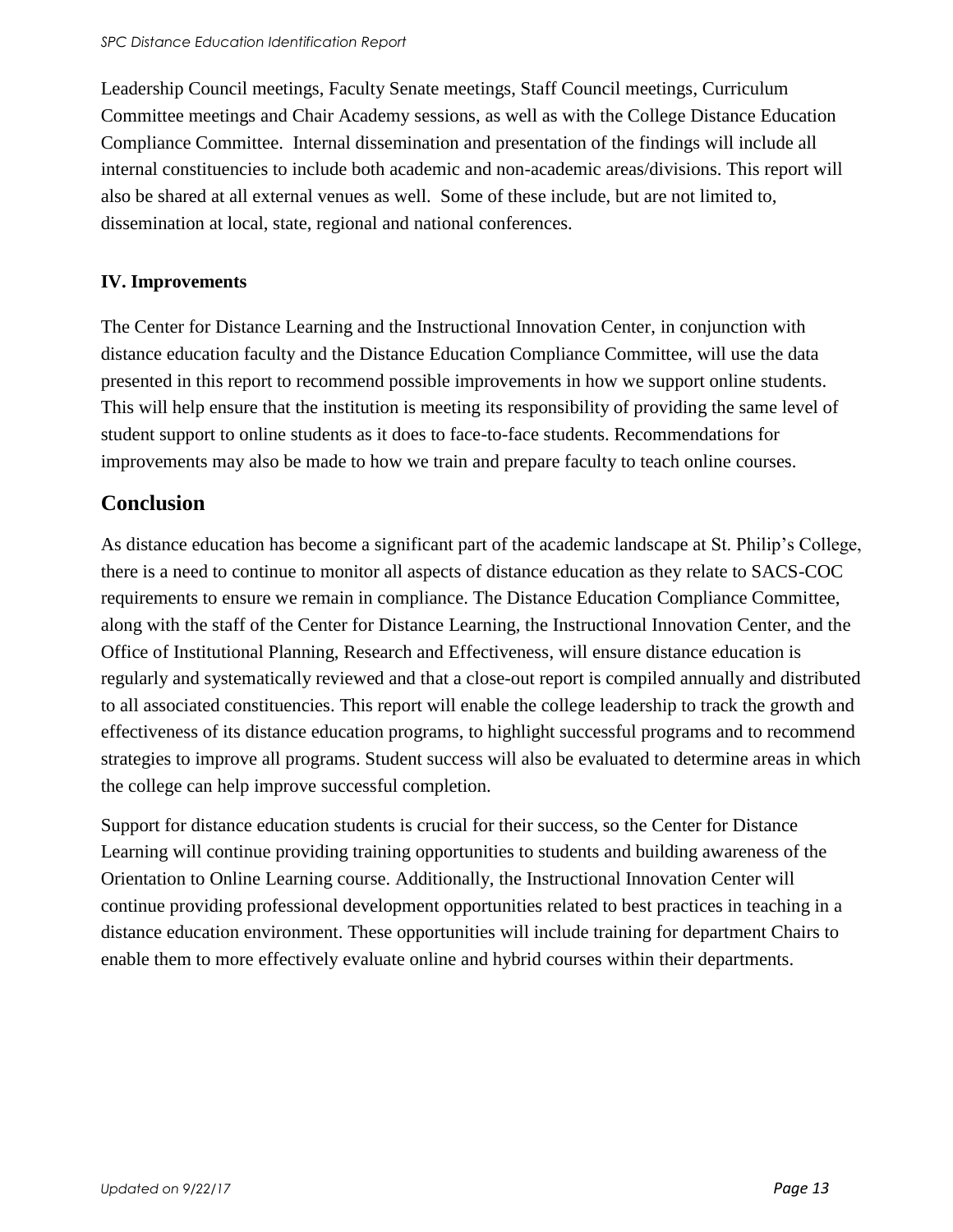### **Appendices**

### **A. Definitions**

**Completion Rates** – The ratio of the number of students completing a course with a grade of A, B, C, D, or F to the total number of students enrolled in a course. (Source: St. Philip's College Glossary of Terms, September 25, 2015)

**Core Curriculum –** The Core Curriculum aligns with the Texas Core Curriculum, a 42 Semester Credit Hour (SCH) core curriculum for all undergraduate students in Texas as prescribed by the Texas Higher Education Coordinating Board. (Source: Texas Higher Education Coordinating Board Texas Core Curriculum Rules, 2015)

**Core Course** - A course that is part of the 2015-2016 St. Philip's College Core Curriculum. (Source: St. Philip's College 2015-2016 Core Curriculum Selection List, College Catalog website, Fall 2015), College web site [http://myspccatalog.alamo.edu/content.php?catoid=110&navoid=5158,](http://myspccatalog.alamo.edu/content.php?catoid=110&navoid=5158) Retrieval date September 26, 2015

**Distance Education** – A formal educational process in which the majority of the instruction (interaction between students and instructors and among students) in a course occurs when students and instructors are not in the same place. Instruction may be synchronous or asynchronous. (Source: SACSCOC Distance and Correspondence Policy Statement, July 2014)

**Duplicate Enrollment**- Indicates enrollment by the same student in more than one course.

**Enrollment data** – Data representing the number of students enrolled in each course section. Enrollment data used in this report includes duplicate numbers in that individual students may be enrolled in more than one distance education course section. (Source: The Office of Institutional Planning, Research, and Effectiveness, September, 2015)

**Hybrid Course** – A distance education course in which a majority (more than 50 percent but less than 85 percent) of the planned instruction occurs when the students and instructor(s) are not in the same place. (Source: Texas Higher Education Coordinating Board Distance Education Policies, 2015)

**Non-Core Course** – A course that is not part of the 2015-2016 St. Philip's College Core Curriculum. (Source: St. Philip's College 2015-2016 Core Curriculum Selection List, College Catalog website, Fall 2015)

**Online Course** – A fully distance education course which may have mandatory face-to-face sessions totaling no more than 15 percent of the instructional time. (Source: Texas Higher Education Coordinating Board Distance Education Policies, 2015, THECB Web site - [http://www.thecb.state.tx.us/index.cfm?objectid=A5A152AC-D29D-334F-](http://www.thecb.state.tx.us/index.cfm?objectid=A5A152AC-D29D-334F-872625E9E77B3B37)[872625E9E77B3B37,](http://www.thecb.state.tx.us/index.cfm?objectid=A5A152AC-D29D-334F-872625E9E77B3B37) retrieval date - September 26, 2015)

**Orientation to Online Learning** (OLRN) **–** The OLRN 0001 course is required of all students who are new to online courses. The free, self-paced, online course familiarizes students with the learning management system, Canvas, and presents topics to help students succeed in their online courses. (Source: The 2016-2017 College Catalog Distance Learning page, July, 2016)

**Section** – A specific course offered for credit. Sections range from one to four semester credit hours (SCH). (Source: St. Philip's College Glossary of Terms, September 25, 2015)

**Successful Completion Rates** – The ratio of the number of students completing a course with a grade of A, B, or C to the total number of students enrolled in a course. (Source: St. Philip's College Glossary of Terms, September 25, 2015)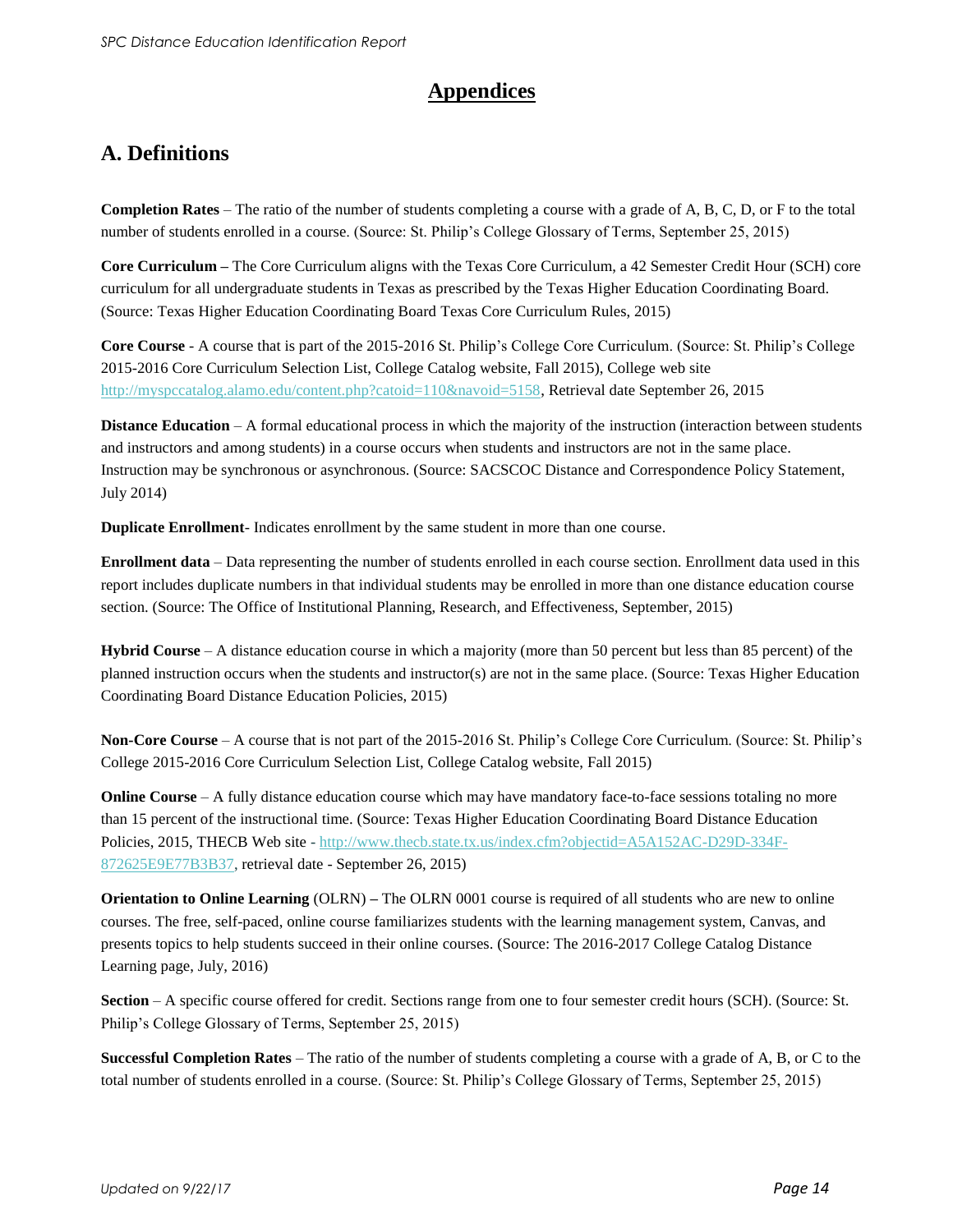**Traditional Course** – A course where 100% of the planned instruction occurs when the students and the instructor are in the same place. (Source: Derived from SACSCOC Distance and Correspondence Policy Statement definition of Distance Education, July 2014)

### **B. Institutional Summary Form**

#### **Institutional Summary Form**

#### **Distance Education Programs**

*Updated August 2, 2017 - Based on 2016-2017 Course Catalog*

| Award                 | <b>Title</b>                                                           | 25-49%<br><b>Online</b> | $>=50%$<br><b>Online</b> | 100%<br><b>Online</b> |
|-----------------------|------------------------------------------------------------------------|-------------------------|--------------------------|-----------------------|
| <b>Field of Study</b> |                                                                        |                         |                          |                       |
|                       | Associate of Arts in Teaching - EC-6, 4-8, EC-12 Special Education FOS |                         | Yes                      |                       |
|                       | Associate of Arts in Teaching 7-12 and Other EC-12 FOS                 |                         | Yes                      |                       |
|                       | <b>Business FOS</b>                                                    |                         |                          |                       |
|                       | <b>Computer Science FOS</b>                                            |                         |                          |                       |
|                       | <b>Criminal Justice FOS</b>                                            |                         |                          | Yes                   |
|                       | Mechanical Engineering FOS (Voluntary Transfer Compact)                | Yes                     |                          |                       |
|                       | <b>Music FOS</b>                                                       |                         |                          |                       |
|                       | <b>Speech Communication FOS</b>                                        |                         | Yes                      |                       |
|                       | <b>FOS Totals</b>                                                      | $\mathbf{1}$            | 3                        | 1                     |
|                       | <b>Associate of Arts/Associate of Science</b>                          |                         |                          |                       |
|                       | Associate of Arts, with optional electives in Art                      |                         | Yes                      |                       |
|                       | Associate of Arts, with optional electives in Business Administration  |                         |                          |                       |
|                       | Associate of Arts, with optional electives in Criminal Justice         |                         |                          | Yes                   |
|                       | Associate of Arts, with optional electives in Digital Arts and Media   |                         | Yes                      |                       |
|                       | Associate of Arts, with optional electives in Drama                    |                         | Yes                      |                       |
|                       | Associate of Arts, with optional electives in Economics                |                         |                          | Yes                   |
|                       | Associate of Arts, with optional electives in English                  |                         |                          | Yes                   |
|                       | Associate of Arts, with optional electives in Humanities               |                         |                          | Yes                   |
|                       | Associate of Arts, with optional electives in Kinesiology              |                         |                          | Yes                   |
|                       | Associate of Arts, with optional electives in Liberal Arts             |                         |                          | Yes                   |
|                       | Associate of Arts, with optional electives in Music                    | Yes                     |                          |                       |
|                       | Associate of Arts, with optional electives in Political Science        |                         |                          | Yes                   |
|                       | Associate of Arts, with optional electives in Psychology               |                         |                          | Yes                   |
|                       | Associate of Arts, with optional electives in Sociology                |                         |                          | Yes                   |
|                       | Associate of Arts, with optional electives in Spanish                  |                         |                          | Yes                   |
|                       | Associate of Arts, with optional electives in Speech                   |                         | Yes                      |                       |
|                       | Associate of Science, with optional electives in Biology               |                         | Yes                      |                       |
|                       | Associate of Science, with optional electives in Biotechnology         |                         | Yes                      |                       |
|                       | Associate of Science, with optional electives in Computer Science      |                         |                          |                       |
|                       | Associate of Science, with optional electives in Engineering           |                         | Yes                      |                       |
|                       | Associate of Science, with optional electives in Health Professions    |                         | Yes                      |                       |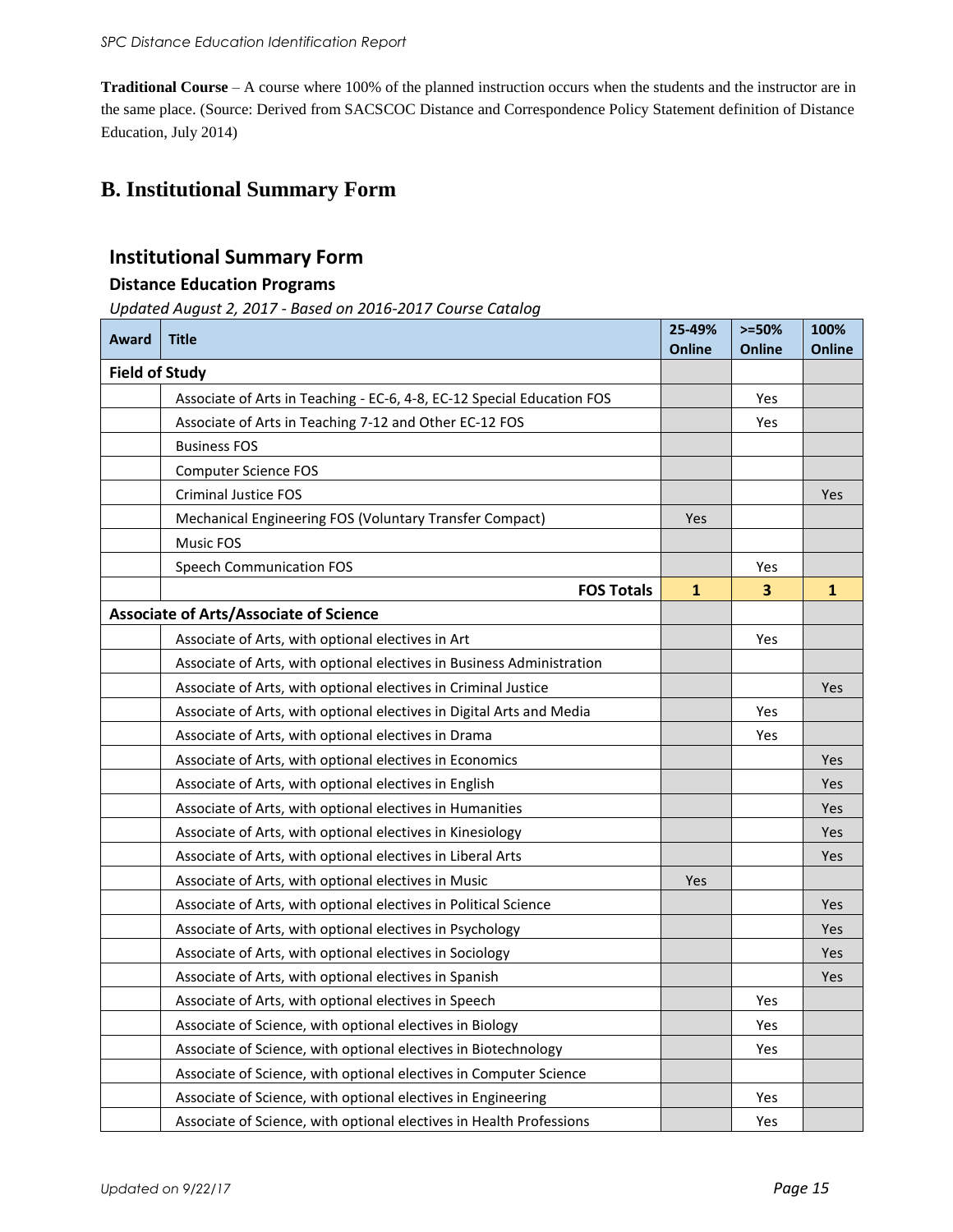|       | Associate of Science, with optional electives in Mathematics                                                        |               | Yes       |               |
|-------|---------------------------------------------------------------------------------------------------------------------|---------------|-----------|---------------|
|       | Associate of Science, with optional electives in Mechanical Engineering                                             |               | Yes       |               |
|       | Associate of Science, with optional electives in Pre-Nursing                                                        |               | Yes       |               |
|       | <b>AA/AS Totals</b>                                                                                                 | $\mathbf{1}$  | 11        | 10            |
| Award | <b>Title</b>                                                                                                        | 25-49%        | $> = 50%$ | 100%          |
|       |                                                                                                                     | <b>Online</b> | Online    | <b>Online</b> |
|       | <b>Associate of Applied Science</b>                                                                                 |               |           |               |
|       | Advanced Manufacturing Technology (AMT), AAS                                                                        | yes           |           |               |
|       | Air Conditioning and Heating, A.A.S.<br>Aircraft Technician Airframe, A.A.S.                                        |               |           |               |
|       | Aircraft Technician Powerplant, A.A.S.                                                                              |               |           |               |
|       | Automotive Technology - Option II Ford ASSET, A.A.S.                                                                |               |           |               |
|       | Automotive Technology, A.A.S.                                                                                       |               |           |               |
|       | Baking and Pastry Arts, A.A.S.                                                                                      |               |           |               |
|       | Biomedical Engineering Technology, A.A.S.                                                                           | yes           |           |               |
|       | Bookkeeping Specialist, AAS                                                                                         |               | yes       |               |
|       | Business Management and Technology, A.A.S.                                                                          |               | yes       |               |
|       | CNC Manufacturing Technician, A.A.S.                                                                                | yes           |           |               |
|       | Collision/Refinishing Technician, A.A.S.                                                                            |               |           |               |
|       | Commercial and Industrial Refrigeration Technology, A.A.S.                                                          |               |           |               |
|       | Computer Maintenance Technology, A.A.S.                                                                             | yes           |           |               |
|       | Computer Maintenance with Cisco Specialization, A.A.S.                                                              |               | yes       |               |
|       | Construction Business Management, A.A.S.                                                                            |               | yes       |               |
|       | Construction Technology, A.A.S.                                                                                     |               | yes       |               |
|       | Culinary Arts, A.A.S.                                                                                               | yes           |           |               |
|       | Diagnostic Medical Sonography, A.A.S.                                                                               |               |           |               |
|       | Diesel Construction Equipment Technician, A.A.S.                                                                    |               |           |               |
|       | Diesel/Light to Heavy Truck Technology A.A.S                                                                        |               |           |               |
|       | Early Childhood and Family Studies, A.A.S.                                                                          |               |           | yes           |
|       | Electrical Trades, A.A.S.                                                                                           |               |           |               |
|       | Electronics Technology, Instrumentation, A.A.S.                                                                     |               |           |               |
|       | General Motors Automotive Service Educational Program (ASEP), A.A.S. -<br><b>REVISION PENDING</b>                   |               |           |               |
|       | Health Information Technology - Health Management with Allied Health<br>Technical Specialties AAS - ARCHIVE PENDING |               |           |               |
|       | Health Information Technology, A.A.S.                                                                               |               | yes       |               |
|       | Hospitality Management, A.A.S.                                                                                      |               | yes       |               |
|       | Hotel Management, A.A.S.                                                                                            | yes           |           |               |
|       | Information Technology Cybersecurity Specialist, A.A.S.                                                             |               | yes       |               |
|       | Information Technology Network Administrator, A.A.S.                                                                | yes           |           |               |
|       | Invasive Cardiovascular Technology, A.A.S.                                                                          |               |           |               |
|       | Manufacturing Operations Technician, A.A.S.                                                                         | yes           |           |               |
|       | Medical Laboratory Technician, A.A.S.                                                                               | yes           |           |               |
|       | Nursing: Career Mobility - LVN to RN, A.A.S. / Military to RN, A.A.S.                                               |               |           |               |
|       | Occupational Therapy Assistant, A.A.S.                                                                              |               |           |               |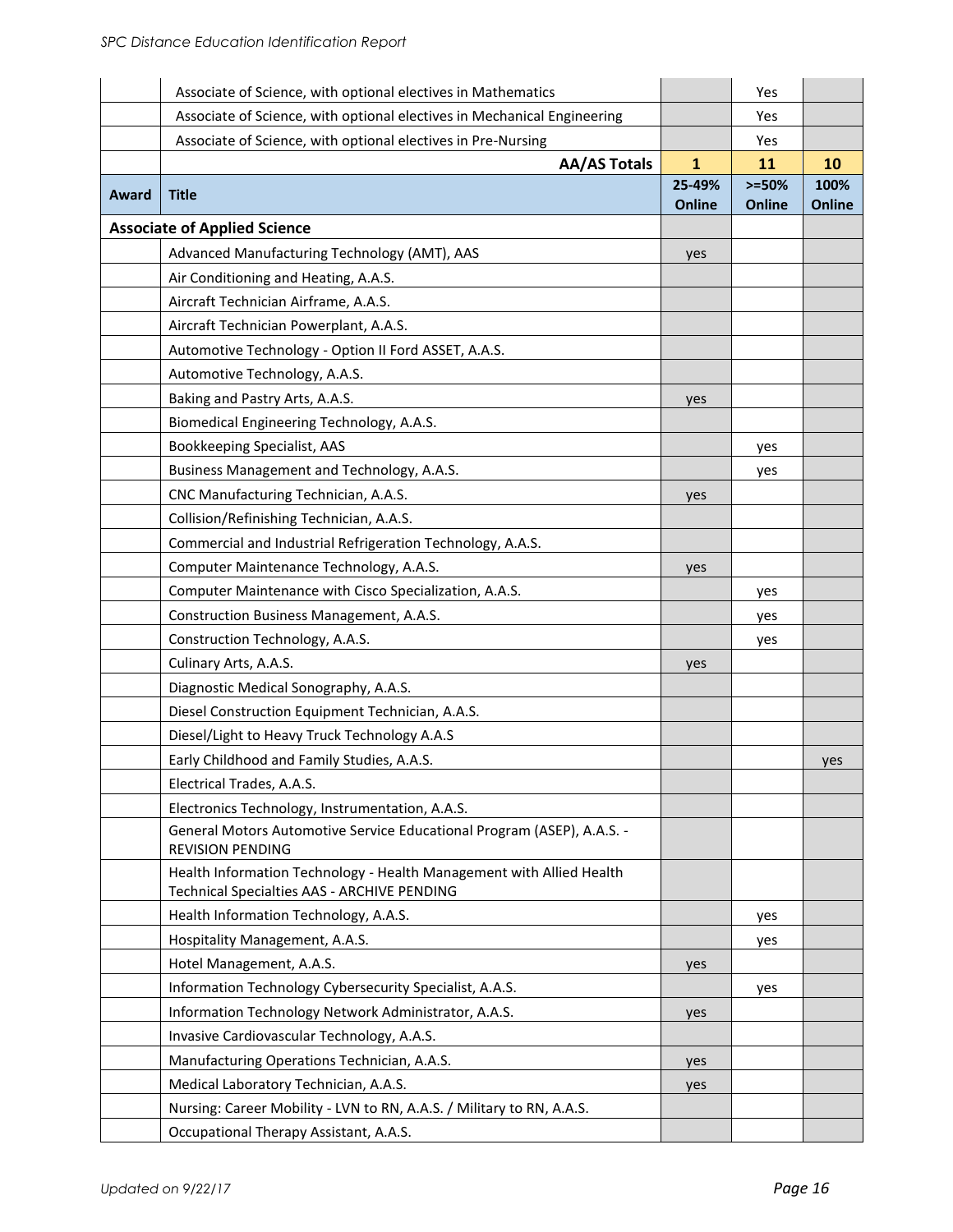|       | Office Systems Technology, A.A.S.                                                            |               |         | yes           |
|-------|----------------------------------------------------------------------------------------------|---------------|---------|---------------|
|       | Physical Therapist Assistant, A.A.S.                                                         |               |         |               |
|       | Power Generation and Alternative Energy A.A.S.                                               | yes           |         |               |
|       | Radiography Technologist, A.A.S.                                                             | yes           |         |               |
|       | Respiratory Care Technology, A.A.S.                                                          |               |         |               |
|       | Restaurant Management, A.A.S.                                                                |               | yes     |               |
|       | Surgical Technology A.A.S.                                                                   | yes           |         |               |
|       | Vision Care Technology, A.A.S.                                                               | yes           |         |               |
|       | Web and Mobile Developer, A.A.S.                                                             |               |         | yes           |
|       | Welder/Welding Technologist, A.A.S.                                                          | yes           |         |               |
|       | <b>AAS Totals</b>                                                                            | 14            | 9       | 3             |
|       |                                                                                              | 25-49%        | $>=50%$ | 100%          |
| Award | <b>Title</b>                                                                                 | <b>Online</b> | Online  | <b>Online</b> |
|       | <b>Level 2 Certificate</b>                                                                   |               |         |               |
|       | Aircraft Mechanic Airframe Level 2 Certificate                                               |               |         |               |
|       | Aircraft Mechanic Powerplant Level 2 Certificate                                             |               |         |               |
|       | Early Childhood and Family Studies Level 2 Certificate                                       |               |         | yes           |
|       | Histologic Technician Level 2 Certificate                                                    | yes           |         |               |
|       | Power Generation and Alternative Energy Level 2 Certificate                                  | yes           |         |               |
|       | Vocational Nursing Level 2 Certificate                                                       |               |         |               |
|       | <b>Level 1 Certificate</b>                                                                   |               |         |               |
|       | Aircraft Structures Mechanic Level 1 Certificate                                             |               |         |               |
|       | Aircraft Turbine Mechanic Level 1 Certificate                                                |               |         |               |
|       | Artisan Breads & Specialty Desserts Level 1 Certificate                                      | yes           |         |               |
|       | Automotive Heating and Air Conditioning Specialist Level 1 Certificate                       |               |         |               |
|       | Automotive Performance Specialist Level 1 Certificate                                        |               |         |               |
|       | Automotive Technology Level 1 Certificate                                                    |               |         |               |
|       | Baking Principles Level 1 Certificate                                                        |               |         |               |
|       | Brake and Front End Specialist Level 1 Certificate                                           |               |         |               |
|       | Cake Decorating Level 1 Certificate                                                          | yes           |         |               |
|       | Catering Management Level 1 Certificate                                                      | yes           |         |               |
|       | Chocolates and Plated Desserts Level 1 Certificate                                           | yes           |         |               |
|       | Cisco Systems Networking Level 1 Certificate                                                 |               |         |               |
|       | CNC Operator Level 1 Certificate                                                             |               |         |               |
|       | Collision Technology Level 1 Certificate                                                     |               |         |               |
|       | Computer Maintenance with Cisco Specialization Level 1 Certificate                           |               |         |               |
|       | Construction Technology Certificate - REVISION PENDING                                       |               |         |               |
|       | Culinary Studies Level 1 Certificate                                                         | yes           |         |               |
|       | Diesel Heavy Equipment Level 1 Certificate                                                   |               |         |               |
|       | Diesel/Light to Heavy Truck Technology Brake and Front End Specialist Level<br>1 Certificate |               |         |               |
|       | Diesel/Light to Heavy Truck Technology Level 1 Certificate                                   |               |         |               |
|       | Electrical Trades Level 1 Certificate                                                        |               |         |               |
|       | Ford Maintenance and Light-Duty Repair Level 1 Certificate                                   |               |         |               |
|       | GM ASEP Level 1 Certificate                                                                  |               |         |               |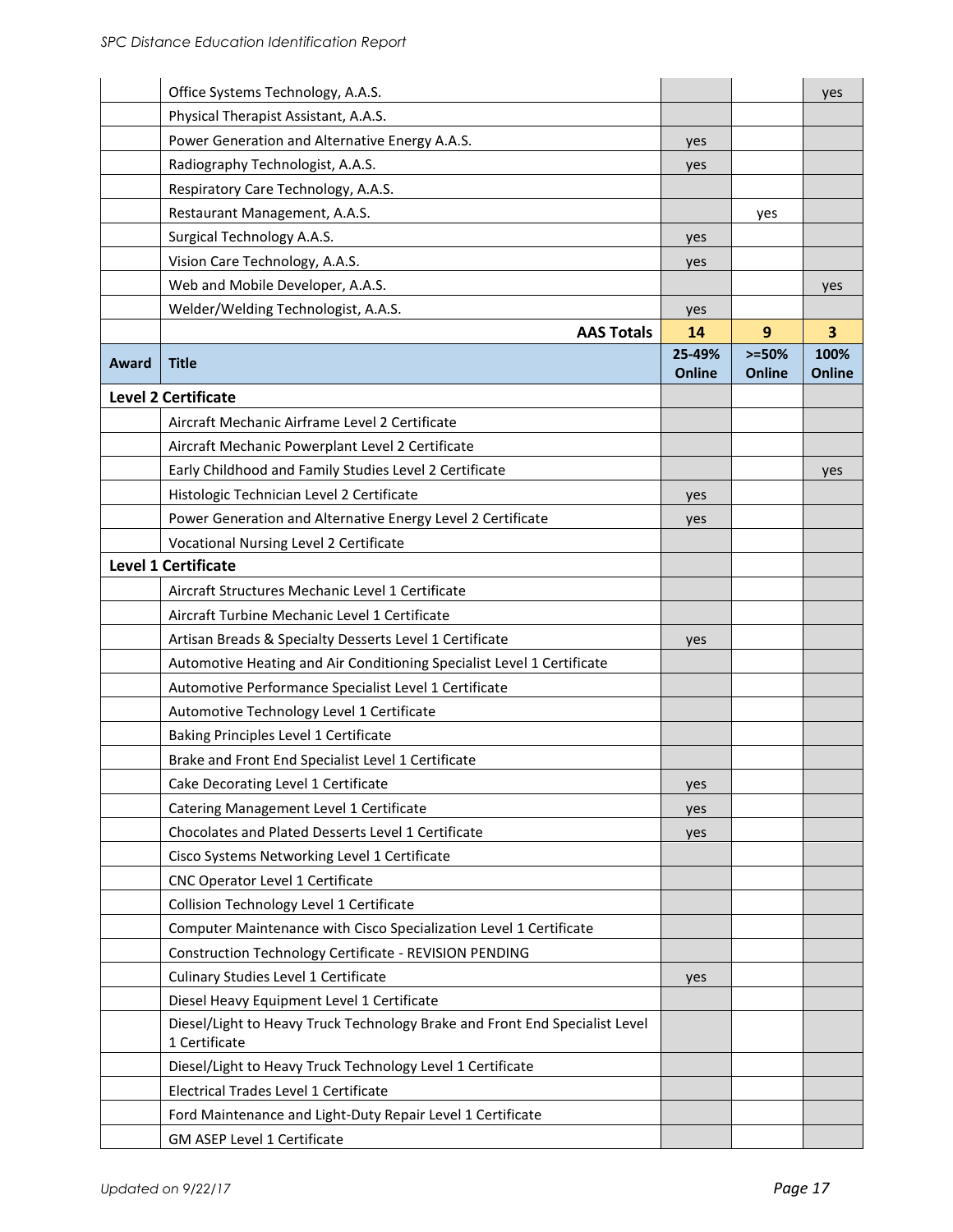| Hospitality Management Fundamentals Level I Certificate              |                           | yes |     |     |
|----------------------------------------------------------------------|---------------------------|-----|-----|-----|
| Hotel Limited Service Property Management Level 1 Certificate        |                           | yes |     |     |
| Hotel Rooms Division Level 1 Certificate                             |                           |     |     |     |
| Inert Gas GTAW/GMAW Welder (MSGW) Level 1 Certificate                |                           |     |     |     |
| Information Technology Cybersecurity Specialist Level I Certificate  |                           |     |     | yes |
| Manufacturing Operations Maintenance Mechanic Level 1 Certificate    |                           |     |     |     |
| Manufacturing Skills Trade Helper Level 1 Certificate                |                           |     |     |     |
| MCSE: Server Infrastructure Level 1 Certificate                      |                           |     |     |     |
| Office Applications Specialist (OAS) Level 1 Certificate             |                           |     |     | yes |
| Payroll Specialist Level 1 Certificate                               |                           |     | yes |     |
| Plumber's Helper Level 1 Certificate                                 |                           |     |     |     |
| Plumbing Trades Level 1 Certificate                                  |                           |     |     |     |
| Principles of Hotel Food and Beverage Management Level 1 Certificate |                           | yes |     |     |
| Production Tool Operator / Maintenance Assistant Level 1 Certificate |                           |     |     |     |
| Refinishing Technology Level 1 Certificate                           |                           |     |     |     |
| Refrigeration Level 1 Certificate                                    |                           |     |     |     |
| Residential Air Conditioning Installation Level 1 Certificate        |                           |     |     |     |
| Residential Air Conditioning Technician Level 1 Certificate          |                           |     |     |     |
| Restaurant Supervision Level 1 Certificate                           |                           | yes |     |     |
| Small Business Management Level 1 Certificate                        |                           |     |     | yes |
| Structural/Pipe Layout Level 1 Certificate                           |                           |     |     |     |
| Transmission Specialist Level 1 Certificate                          |                           |     |     |     |
| Web and Mobile Developer Level 1 Certificate                         |                           |     |     |     |
|                                                                      | <b>Certificate Totals</b> | 11  | 1   | 4   |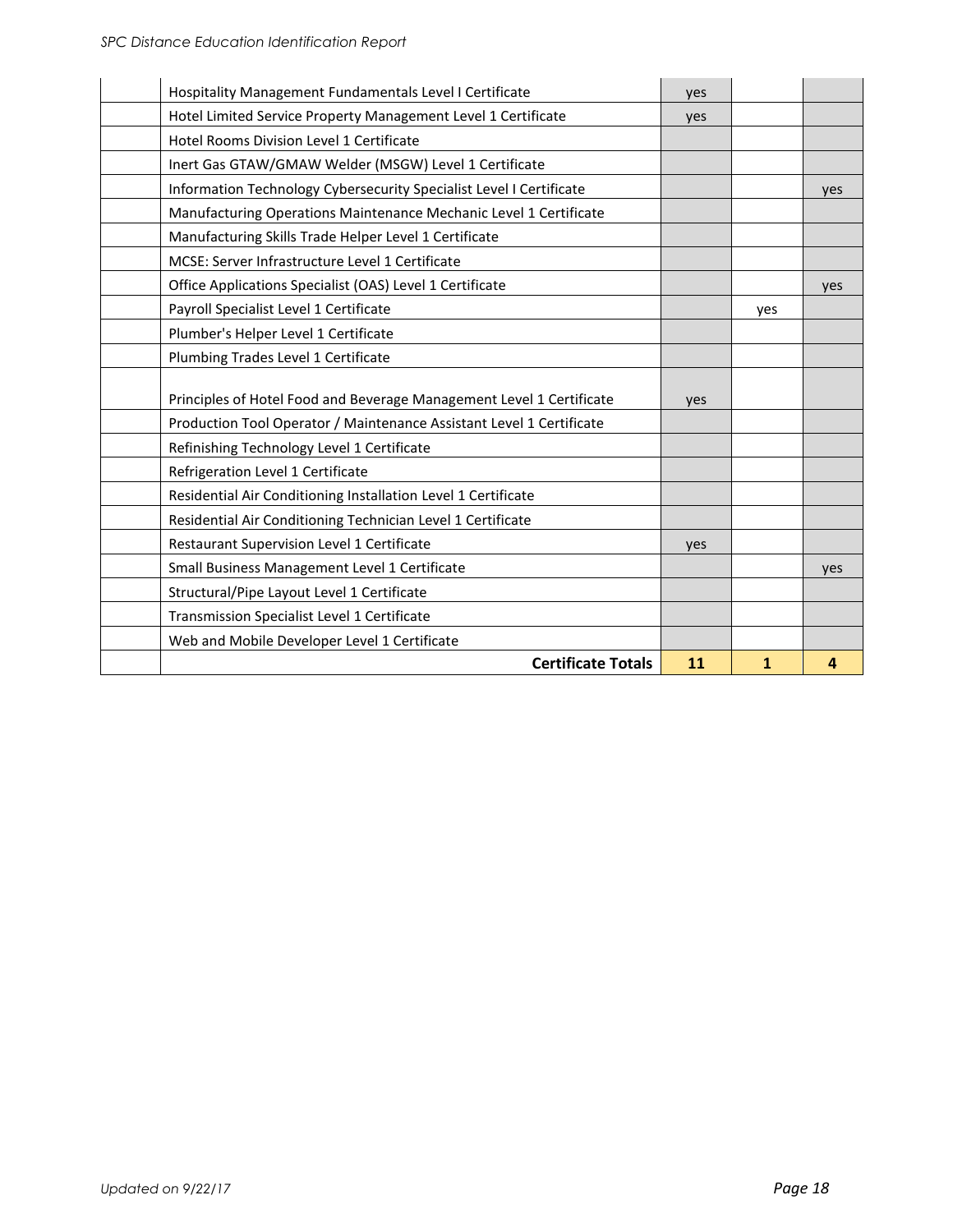### **C. Orientation to Online Learning (OLRN) Memorandum**

|          | ALAMO<br>COLLEGES                                                                                                                                                                                                                                                         |
|----------|---------------------------------------------------------------------------------------------------------------------------------------------------------------------------------------------------------------------------------------------------------------------------|
|          |                                                                                                                                                                                                                                                                           |
|          | ST. PHILIP'S COLLEGE<br>Office of the Vice President of Academic Success                                                                                                                                                                                                  |
| To:      | Academic Success - all faculty, adjuncts, administrators, and staff<br>Student Success - all adjuncts, administrators, and staff                                                                                                                                          |
| From:    | Maureen A. Cartledge, Vice President of Academic Success                                                                                                                                                                                                                  |
| Date:    | October 9, 2015                                                                                                                                                                                                                                                           |
| Subject: | Mandatory Requirement for First Time Online Students                                                                                                                                                                                                                      |
|          | In the interest of our students' academic success, a new practice is being announced with this<br>memorandum. Our first time, online students will be required to take the OLRN0001 course-<br>Orientation to Online Learning for the following reasons:                  |
|          | This provides a means and shows evidence that academic and student support service units<br>have efforts in place to ensure the effectiveness of their initiatives in support of students taking<br>courses via distance education or at off-campus locations.            |
|          | . This provides a means to document how students gain training on the distance learning<br>management system in a formalized structure, especially as it relates to first-time participants in<br>an online course.                                                       |
| ٠        | This will be the means by which instruction for orientation to online students is provided for off-<br>campus sites and distance learning courses.                                                                                                                        |
|          | This will be one of the steps taken to address both the lower completion rates and the lower<br>progressive grade rates of on-line students when compared to students who take the same<br>courses face to face.                                                          |
|          | The following actions should be taken and be in force beginning now so that students enrolled in the<br>Spring 2016 semester may benefit from this practice:                                                                                                              |
|          | . Students should be advised by certified advisors and faculty advisors that they must take<br>OLRN0001 Orientation to Online Learning if they are registering for their first on-line course.                                                                            |
|          | . Instructors for OLRN0001 should include in their instruction the directions to enable the<br>students to save their certificate of completion to their CANVAS personal file space to show<br>instructors after the first online course has been successfully completed. |
|          | . A note containing the following information should be included in the course listing for Spring                                                                                                                                                                         |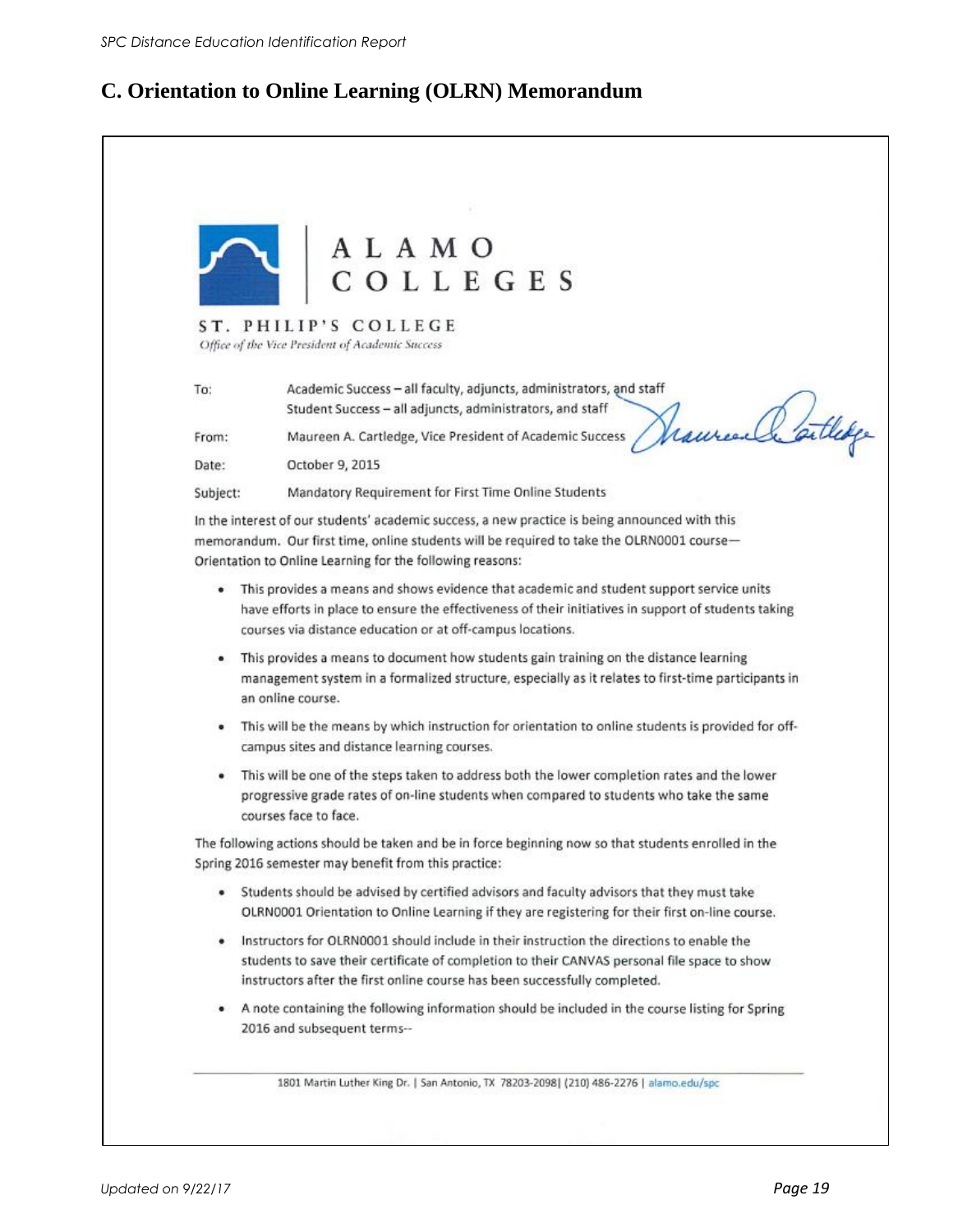\*\*\*Note\*\*\* If you are new to online classes, you are REQUIRED to take the Orientation to Online Learning course, OLRN 0001, CRN #18893 or 20359. This course familiarizes students with navigating through the online system for a successful start. Register for the free, self-paced OLRN course the same way as any other course. See www.alamo.edu/spc/distance-learning or call (210) 486-2239 for more information.

• IT directors and IT support personnel should continue to identify and see through to execution the IT changes necessary to automatically document and track in the automated system that students have completed OLRN0001 once successfully to meet this mandatory requirement.

Cc: Dr. Adena Williams Loston, President

1801 Martin Luther King Dr. | San Antonio, TX 78203-2098| (210) 486-2276 | alamo.edu/spc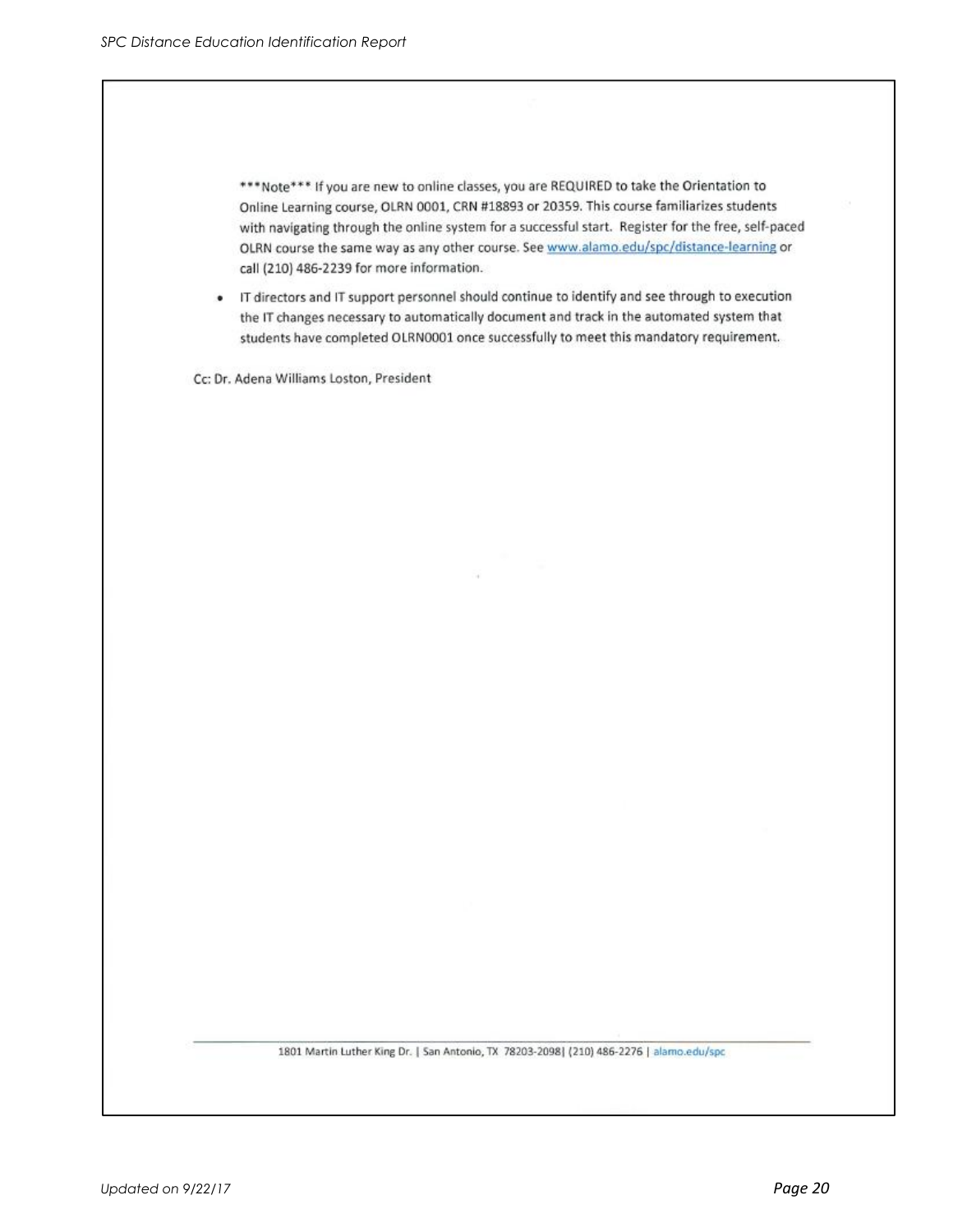### **D. Tables and Charts**

### **NUMBER OF DISTANCE EDUCATION STUDENTS**

| an |
|----|
|----|

|                                                                     | <b>Fall 2014</b> | Spring 2015 | <b>Fall 2015</b> | Spring 2016 | <b>Fall 2016</b> | Spring 2017 |
|---------------------------------------------------------------------|------------------|-------------|------------------|-------------|------------------|-------------|
| <b>No. of Online Students</b>                                       | 5,829            | 5,895       | 5,947            | 6,455       | 5,574            | 5,984       |
| <b>No. of Hybrid Students</b>                                       | 1,224            | 947         | 1,112            | 617         | 870              | 518         |
| <b>Total Number of Distance</b><br><b>Education Students</b>        | 7,053            | 6,842       | 7,059            | 7,072       | 6,444            | 6,502       |
| <b>Total Students Enrolled</b>                                      | 12,202           | 12,273      | 12,826           | 12891       | 13,275           | 13,314      |
| <b>Distance Education</b><br>students as percent of<br><b>Total</b> | 58%              | 56%         | 55%              | 55%         | 49%              | 49%         |

Source: Office of Institutional Planning, Research, and Effectiveness. Daily Argos Report, 2017, uncertified

### **STUDENT ENROLLMENT**

*Figure 1*  **5,829 5,895 5,947 6,455 5,574 5,984 1,224 947 1,112 <sup>617</sup> <sup>870</sup> <sup>518</sup>** - 1,000 2,000 3,000 4,000 5,000 6,000 7,000 Fall 2014 Spring 2015 Fall 2015 Spring 2016 Fall 2016 Spring 2017 **Number of Students Enrolled in Distance Education Courses** No. of Online Students No. of Hybrid Students

Source: Office of Institutional Planning, Research, and Effectiveness. Daily Argos Report, 2017, uncertified

### **DISTANCE EDUCATION ENROLLMENT (Duplicate Count)**

*Table 2*

|                             | <b>Fall 2014</b> | Spring 2015 | <b>Fall 2015</b> | <b>Spring</b><br>2016 | <b>Fall 2016</b> | Spring 2017 |
|-----------------------------|------------------|-------------|------------------|-----------------------|------------------|-------------|
| <b>Online enrollment</b>    | 7,616            | 8,088       | 7,700            | 8,540                 | 7,891            | 8,435       |
| <b>Hybrid Enrollment</b>    | 1,656            | 1,131       | 1,423            | 755                   | 322              | 351         |
| <b>Total DE Enrollments</b> | 9,272            | 9,219       | 9,123            | 9,295                 | 8,213            | 8,786       |
| <b>Total Enrollments</b>    | 24,543           | 23,431      | 24,231           | 22,581                | 27,118           | 22,486      |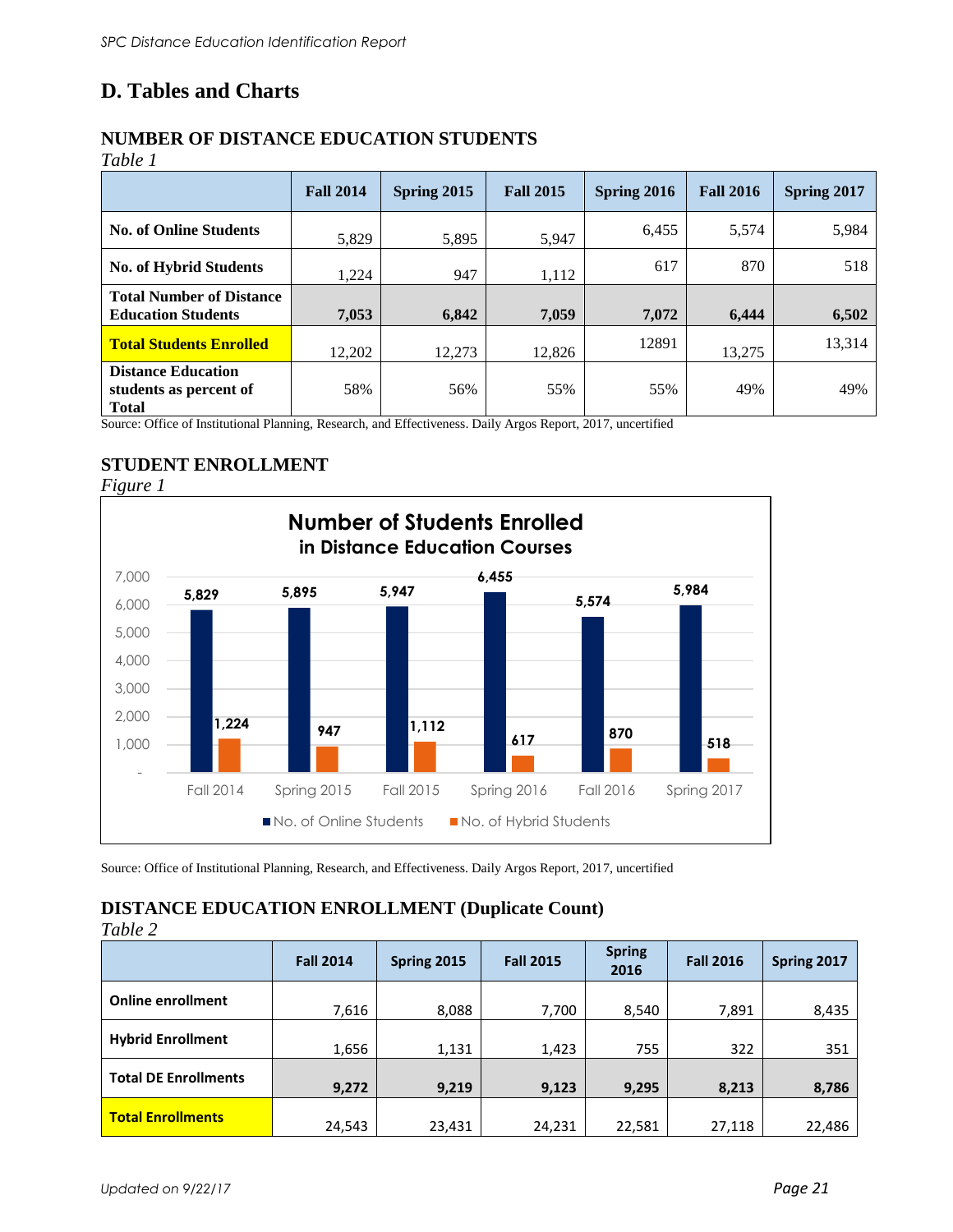| <b>Percent DE Enrollments</b><br>38%<br>of Total | 39% | 38% | 41% | 30% | 39% |
|--------------------------------------------------|-----|-----|-----|-----|-----|
|--------------------------------------------------|-----|-----|-----|-----|-----|

Source: Office of Institutional Planning, Research, and Effectiveness. Daily Argos Report, 2017, uncertified

### **ENROLLMENT BY SEMESTER**

*Figure 2* 



Source: Office of Institutional Planning, Research, and Effectiveness. Daily Argos Report, 2017, uncertified

### **NUMBER OF DISTANCE EDUCATION COURSE SECTIONS**

*Table 3*

|                                                      | <b>Fall 2014</b> | Spring 2015 | <b>Fall 2015</b> | Spring 2016 | <b>Fall 2016</b> | Spring 2017 |
|------------------------------------------------------|------------------|-------------|------------------|-------------|------------------|-------------|
| <b>Number of Online</b><br><b>Sections</b>           | 300              | 310         | 319              | 336         | 317              | 359         |
| <b>Number of Hybrid</b><br><b>Sections</b>           | 105              | 76          | 118              | 65          | 98               | 46          |
| <b>Total Distance</b><br><b>Education Sections</b>   | 405              | 386         | 437              | 401         | 415              | 405         |
| <b>Total Number of</b><br><b>Sections</b>            | 1,375            | 1,373       | 1,456            | 1,382       | 1,385            | 1,438       |
| <b>Distance Education</b><br><b>Percent of Total</b> | 29%              | 28%         | 30%              | 29%         | 30%              | 28%         |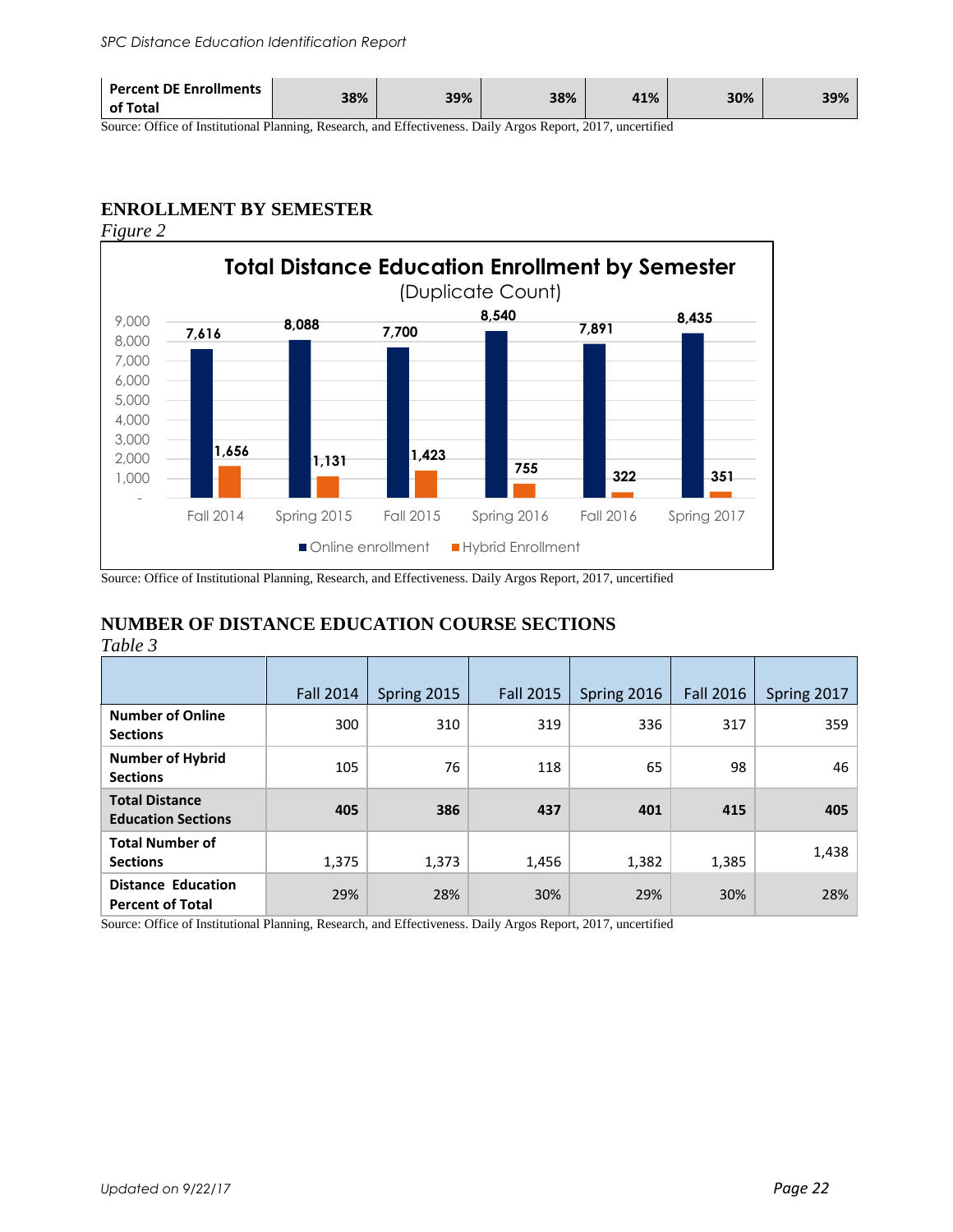### **COURSE SECTION COMPARISON**





Source: Office of Institutional Planning, Research, and Effectiveness. Daily Argos Report, 2017, uncertified

### **CORE CURRICULUM COURSE SECTIONS**

| apte |  |
|------|--|
|      |  |

|                                                        | Fall 2014 | Spring 2015 | Fall 2015 | Spring $2016$ | Fall 2016 | Spring 2017 |
|--------------------------------------------------------|-----------|-------------|-----------|---------------|-----------|-------------|
| <b>Number of Online</b><br><b>Core Course Sections</b> | 141       | 145         | 151       | 163           | 185       | 203         |
| <b>Number of Hybrid</b><br><b>Core Course Sections</b> |           |             |           | 4             | 10        |             |

Source: Center for Distance Learning. ePrint Report, 2017, uncertified

### **DUAL CREDIT AND EARLY COLLEGE HIGH SCHOOL ONLINE ENROLLMENT** *Table 5*

|                                  | <b>Fall 2014</b> | Spring 2015 | <b>Fall 2015</b> | Spring 2016 | <b>Fall 2016</b> | Spring 2017 |
|----------------------------------|------------------|-------------|------------------|-------------|------------------|-------------|
| Dual Credit Online Enrollment    | 346              | 459         | 691              | 604         | 675              | 560         |
| Early College High School Online |                  |             |                  |             |                  |             |
| Enrollment                       | 139              | 159         | 221              | 236         | 198              | 192         |

Source: Dual Credit Office. Daily Argos Report, 2017, uncertified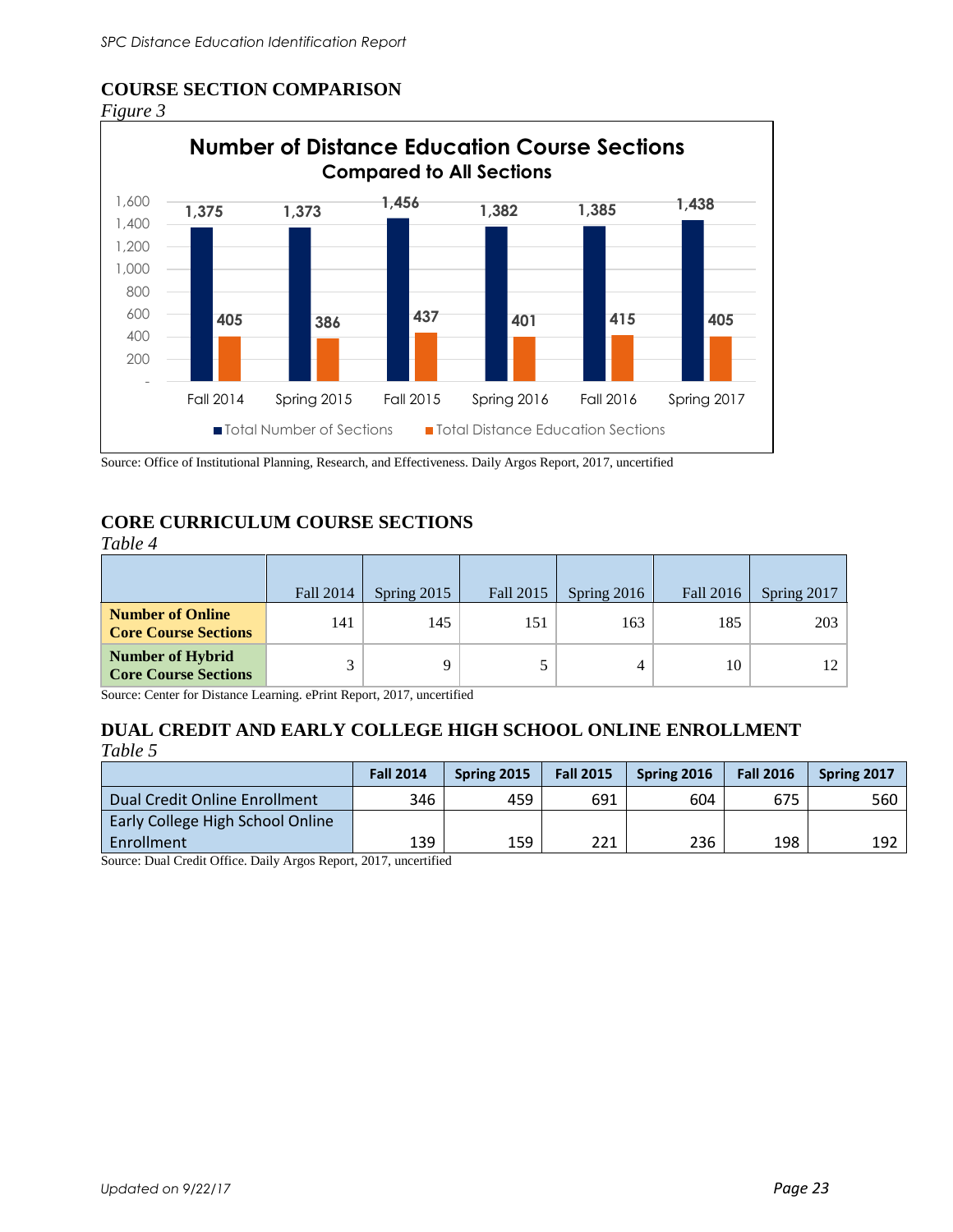

**DUAL CREDIT AND EARLY COLLEGE HIGH SCHOOL ONLINE ENROLLMENT** *Figure 4* 

Source: Dual Credit Office. Daily Argos Report, 2017, uncertified



**DISTANCE EDUCATION PROGRAMS** 

*Data Source: Review of Programs in eCatalog, 2017-2018*

#### **ORIENTATION TO ONLINE LEARNING ENROLLMENT**  $T_{a}l_{b}l_{c}l_{d}$

| <i>Lable</i> 0                    |                  |                       |                  |                |                  |                       |
|-----------------------------------|------------------|-----------------------|------------------|----------------|------------------|-----------------------|
|                                   | <b>Fall 2014</b> | <b>Spring</b><br>2015 | <b>Fall 2015</b> | Spring<br>2016 | <b>Fall 2016</b> | <b>Spring</b><br>2017 |
| <b>OLRN</b><br><b>Enrollments</b> | 391              | 234                   | 379              | 2,218          | 2,031            | 1,807                 |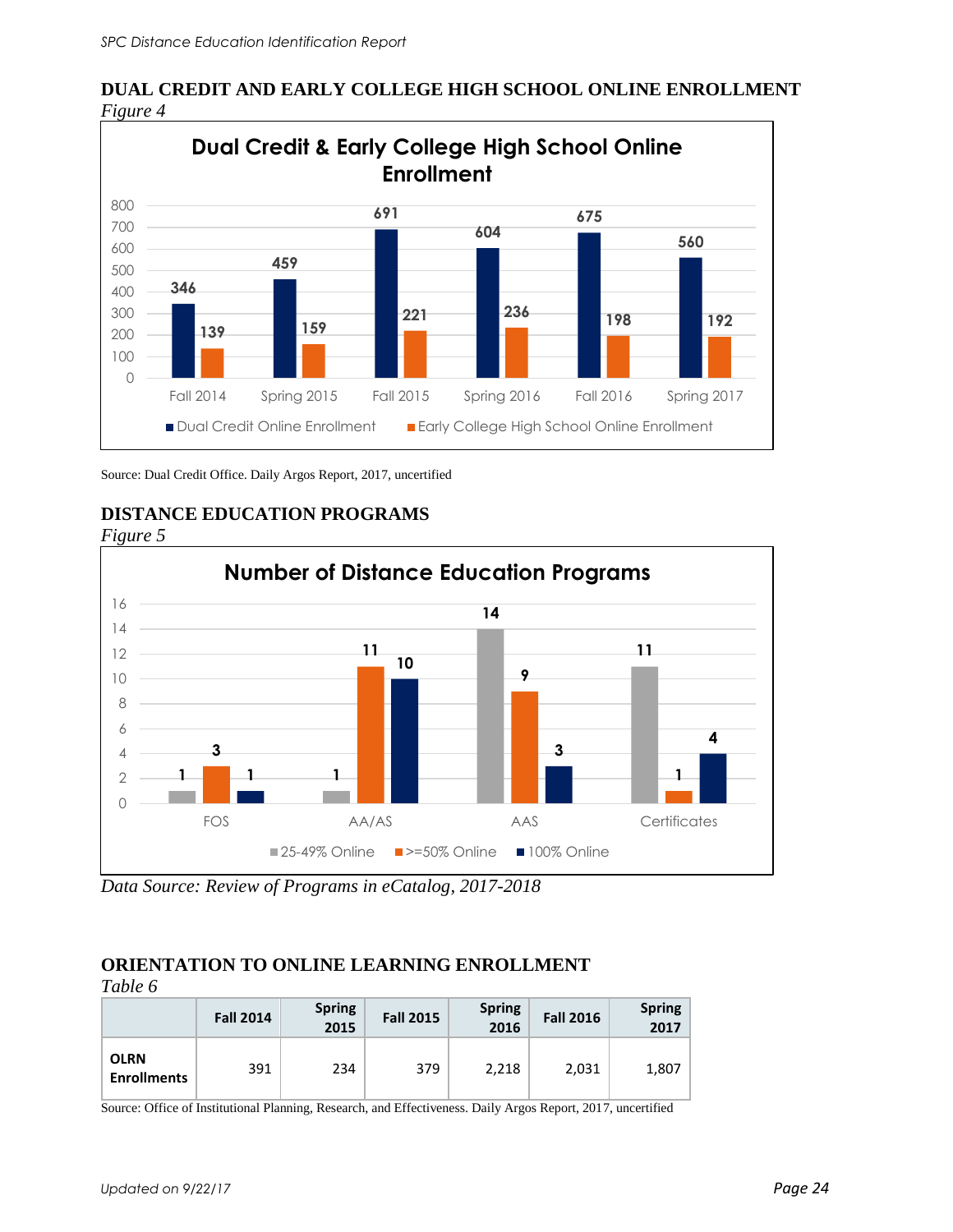

## **ORIENTATION TO ONLINE LEARNING COURSE ENROLLMENT**

Source: Office of Institutional Planning, Research, and Effectiveness. Daily Argos Report, 2017, uncertified

### **FACULTY CERTIFIED TO TEACH ONLINE**

*Table 7*

|                         | <b>Current</b><br><b>Total Faculty</b> | <b>Number of Faculty Certified</b><br>to Teach Online or Hybrid<br><b>Courses</b> | <b>Percent</b><br><b>Certified</b> |
|-------------------------|----------------------------------------|-----------------------------------------------------------------------------------|------------------------------------|
| <b>Fulltime Faculty</b> | 79                                     | 105                                                                               | 59%                                |
| <b>Adjunct Faculty</b>  | 269                                    | 94                                                                                | 35%                                |

Source: Instructional Innovation Center Certification Records, 2017

### **COURSE COMPLETION RATES BY SPRING SEMESTERS**

*Figure 7*

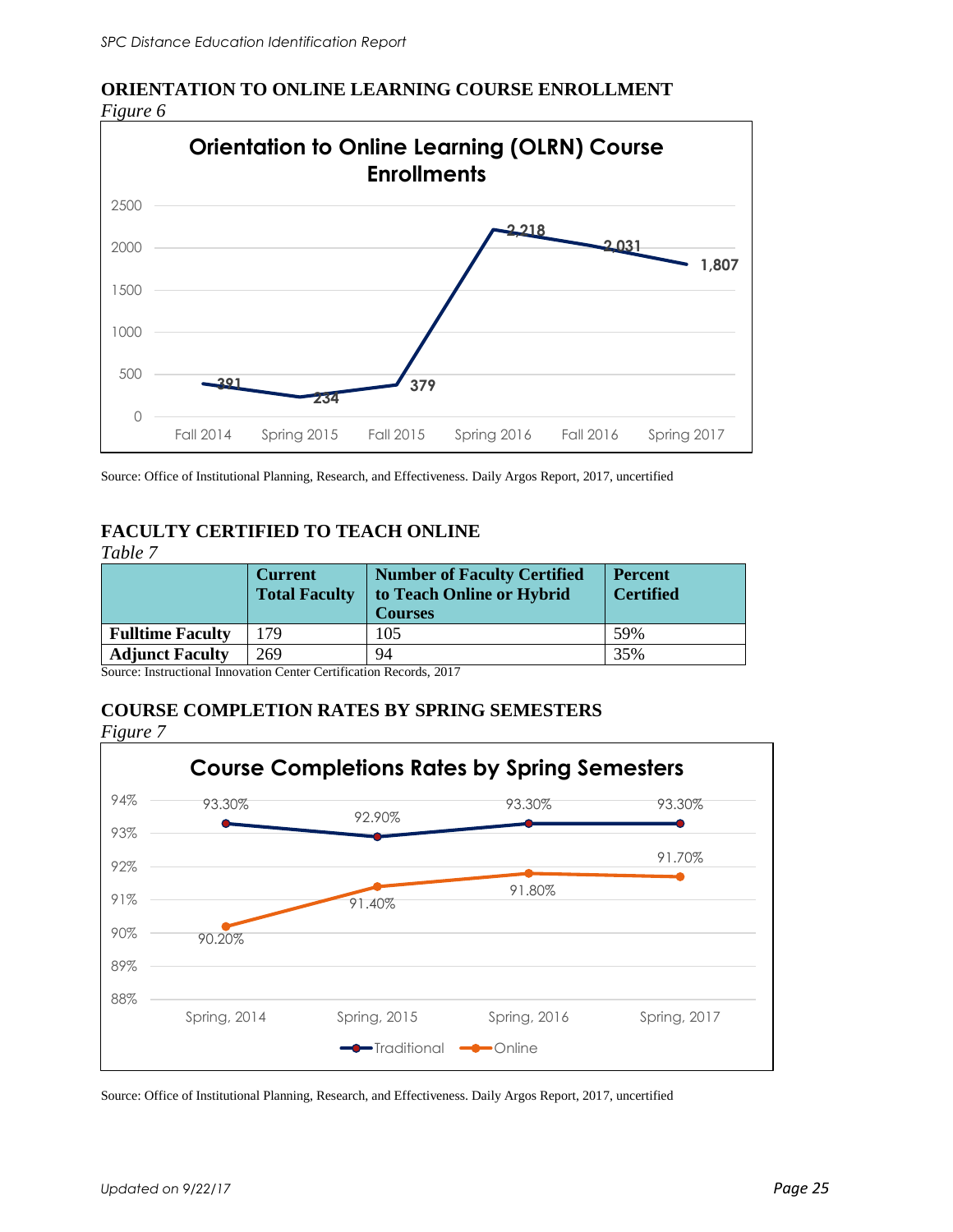### **COURSE COMPLETION RATES BY FALL SEMESTERS**

*Figure 8* 



Source: Office of Institutional Planning, Research, and Effectiveness. Daily Argos Report, 2017, uncertified

### **SUCCESSFUL COURSE COMPLETION RATES BY SPRING SEMESTERS**  *Figure 9*